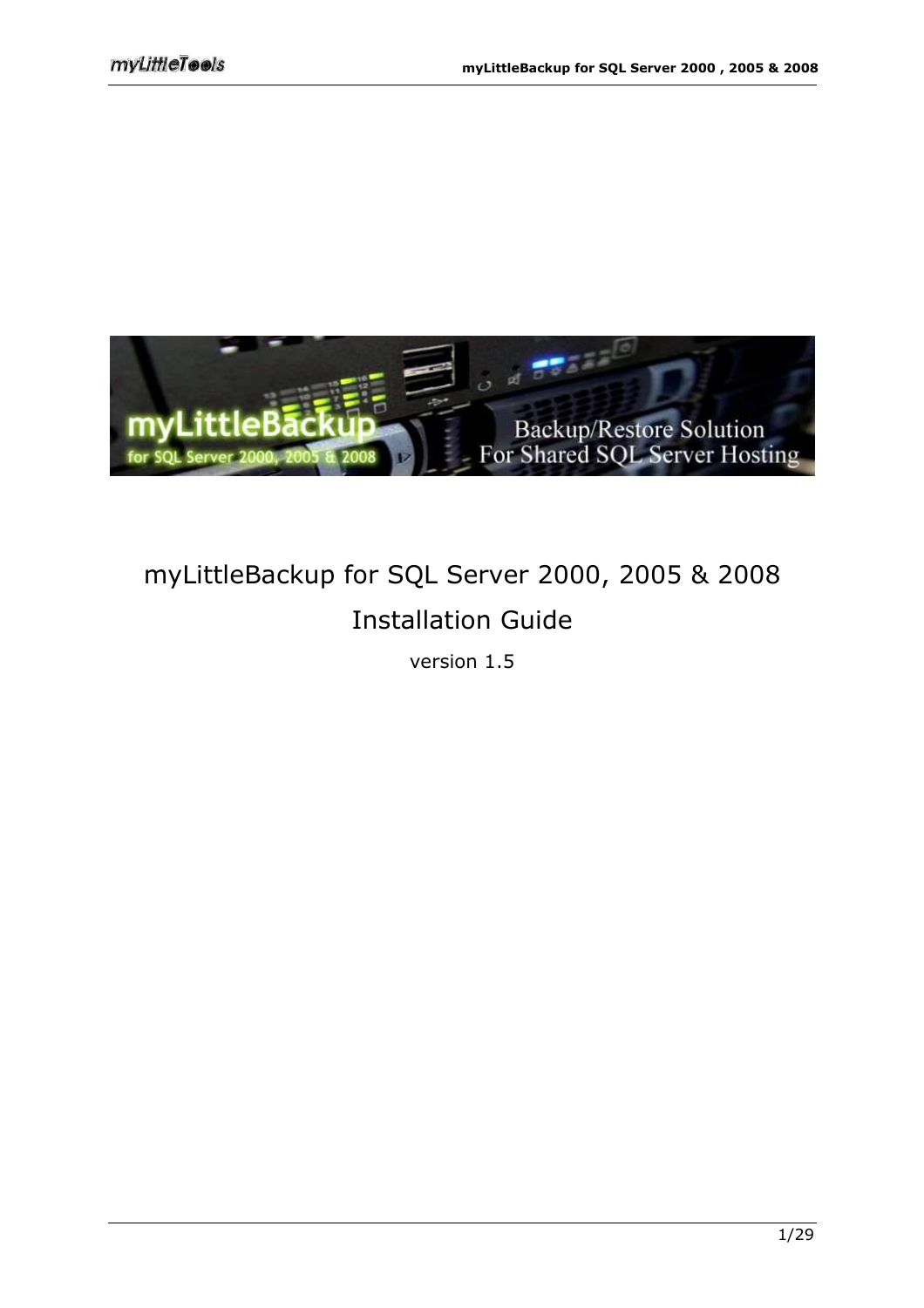# **CONTENT**

| CONFIG. #1: IIS, SQL SERVER, STORAGE ON THE SAME MACHINE 15          |
|----------------------------------------------------------------------|
| CONFIG. #2: IIS AND STORAGE ON MACHINE A, SQL SERVER ON MACHINE B 17 |
| CONFIG. #3: IIS ON MACHINE A, SQL SERVER ON MACHINE B, STORAGE ON    |
|                                                                      |
| CONFIG. #4: IIS ON MACHINE A, SQL SERVER AND STORAGE ON MACHINE B 24 |
|                                                                      |
|                                                                      |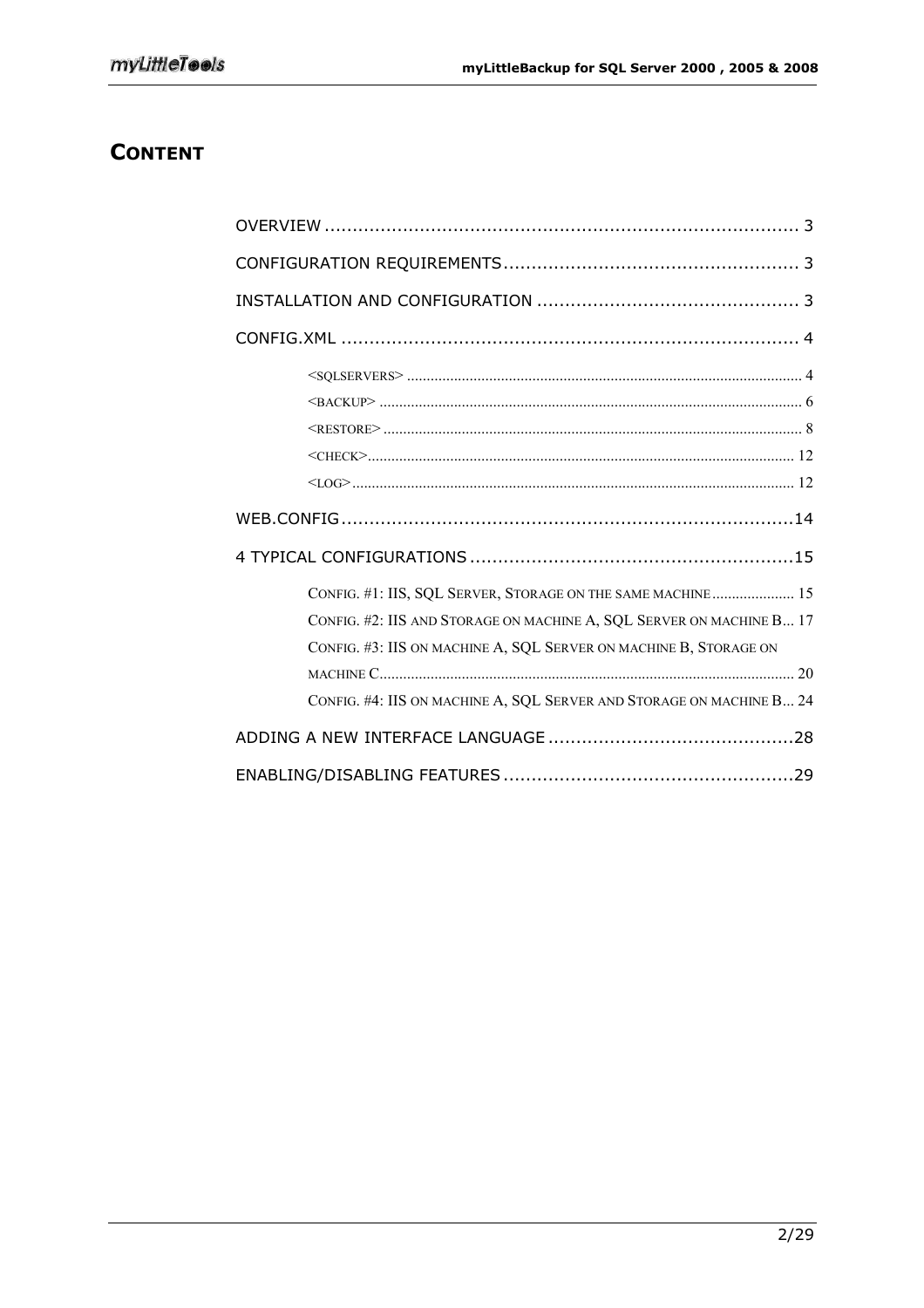## **OVERVIEW**

myLittleBackup for SQL Server 2000, 2005 & 2008 is a web-based tool specially designed and developed for shared hosting companies. It allows web hosting companies to offer their customers an easy, secure and quick solution to backup/restore SQL Server 2000, 2005 and 2008 databases.

# CONFIGURATION REQUIREMENTS

myLittleBackup for SQL Server requires the following configuration:

- Microsoft Windows 2000, 2003, 2008
- Microsoft IIS 5, 6, 7
- Microsoft SQL Server 2000, 2005 & 2008 (successfully tested with Microsoft SQL Server 7.0)
- Microsoft .NET framework 2.0
- A web browser that supports XHTML and CSS2

## INSTALLATION AND CONFIGURATION

- 1. Open the .zip file and extract it to a folder within the scope of your site. Be sure to extract all the sub-folders.
- 2. Copy your license file (license.config) in the root folder (installation folder) of myLittleBackup
- 3. Setup your installation folder as a web application (you can do this through your IIS control panel or your web-host control panel). If you do not have the rights to setup your installation folder as a web application, then you must copy the whole content of the /bin folder into the /bin folder of your website.
- 4. Edit the config.xml and the web.config files (both located at the root of the application) and follow the instructions from the next sections.
- 5. You can now access myLittleBackup at the following address http://www.yourServer.com/yourInstallFolder/

Note: if you're running myLittleBackup in Medium Trust, then you need to add telerik r.a.d. upload to the Global Assembly Cache (GAC):

1. Go to Start -> Settings -> Control Panel -> Administrative Tools -> Microsoft .NET Framework 2.0 Configuration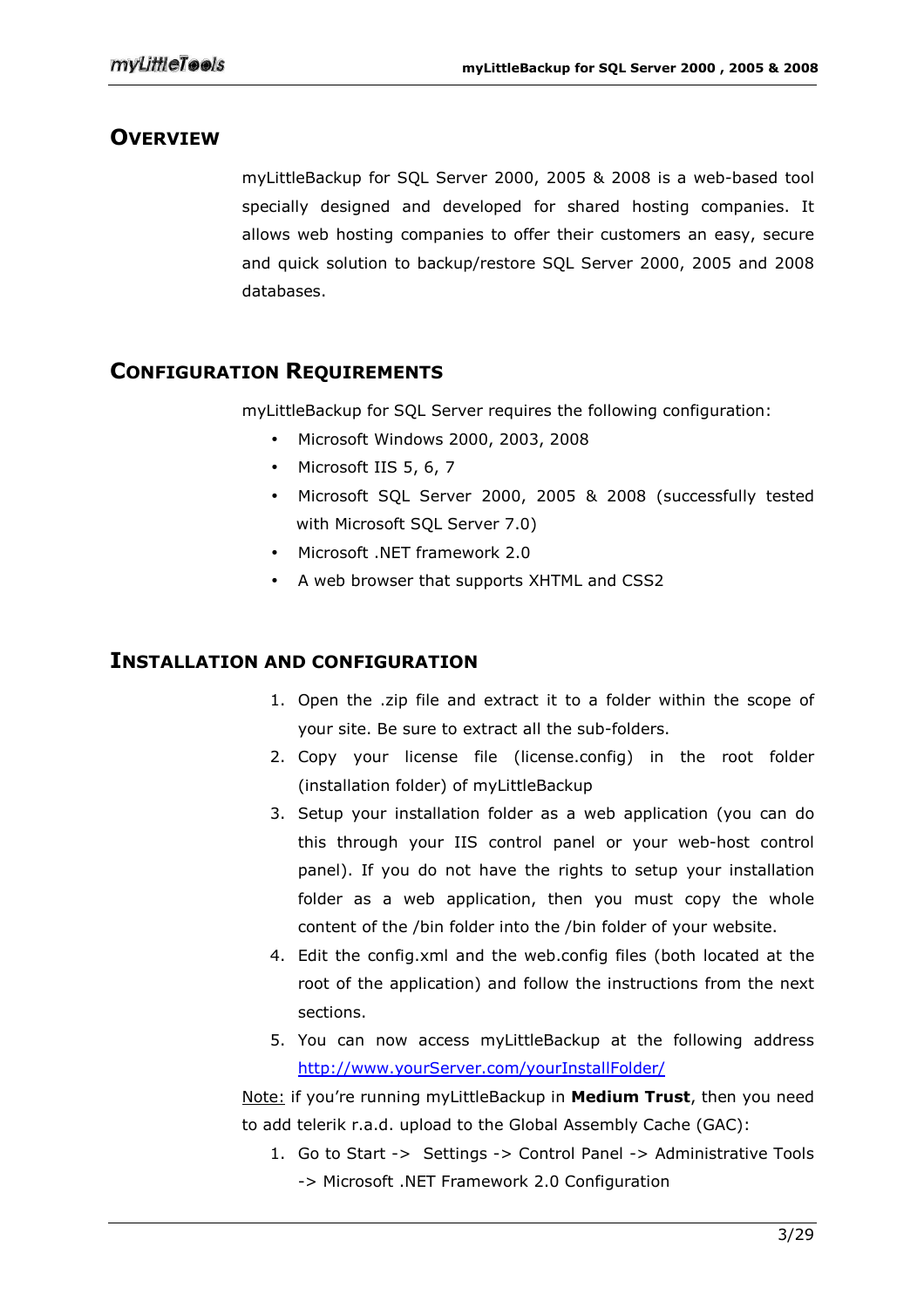- 2. Expand the nodes and locate Assembly cache
- 3. Right-click on it and select Add:
- 4. Browse to the myLittleBackup bin directory and ctrl-highlight RadUpload.Net2.dll
- 5. Click Open

(http://www.telerik.com/help/radupload/v2\_NET2/installAddToGlobalAss emblyCache.html)

# CONFIG.XML

Config.xml file is divided in several nodes. The nodes that you need to configure are described below.

### <sqlservers>

In this node, you will define connection attributes to all your SQL Servers. You can enter as many SQL Servers as it is allowed by your license.

Each SQL Server is defined by its own node:

#### <**sqlserver**

```
address="IP Address | Instance name" 
  name="name as it appears in the connection page" 
  sysadminconnection="true | false" 
  sysadminconnectionid="unique id" 
  backupfolder="backup folder full path (can be UNC path)" 
  uploadfolder="upload folder full path (can be UNC path)" 
  compatibilitylevel="80 | 90 | 100" 
  backupcompression="true | false" (with SQL Server 2008 only) 
/>
```
address: Enter the instance name or the IP address of the SQL Server.

name: Enter the name of the SQL Server as you want it to appear in the connection page.

sysadminconnection: true if you want to use a SysAdmin connection to perform backup/restore, else false. If you set this value to true, then you must also define the sysadminconnectionid attribute and the SysAdmin connection section in the web.config file.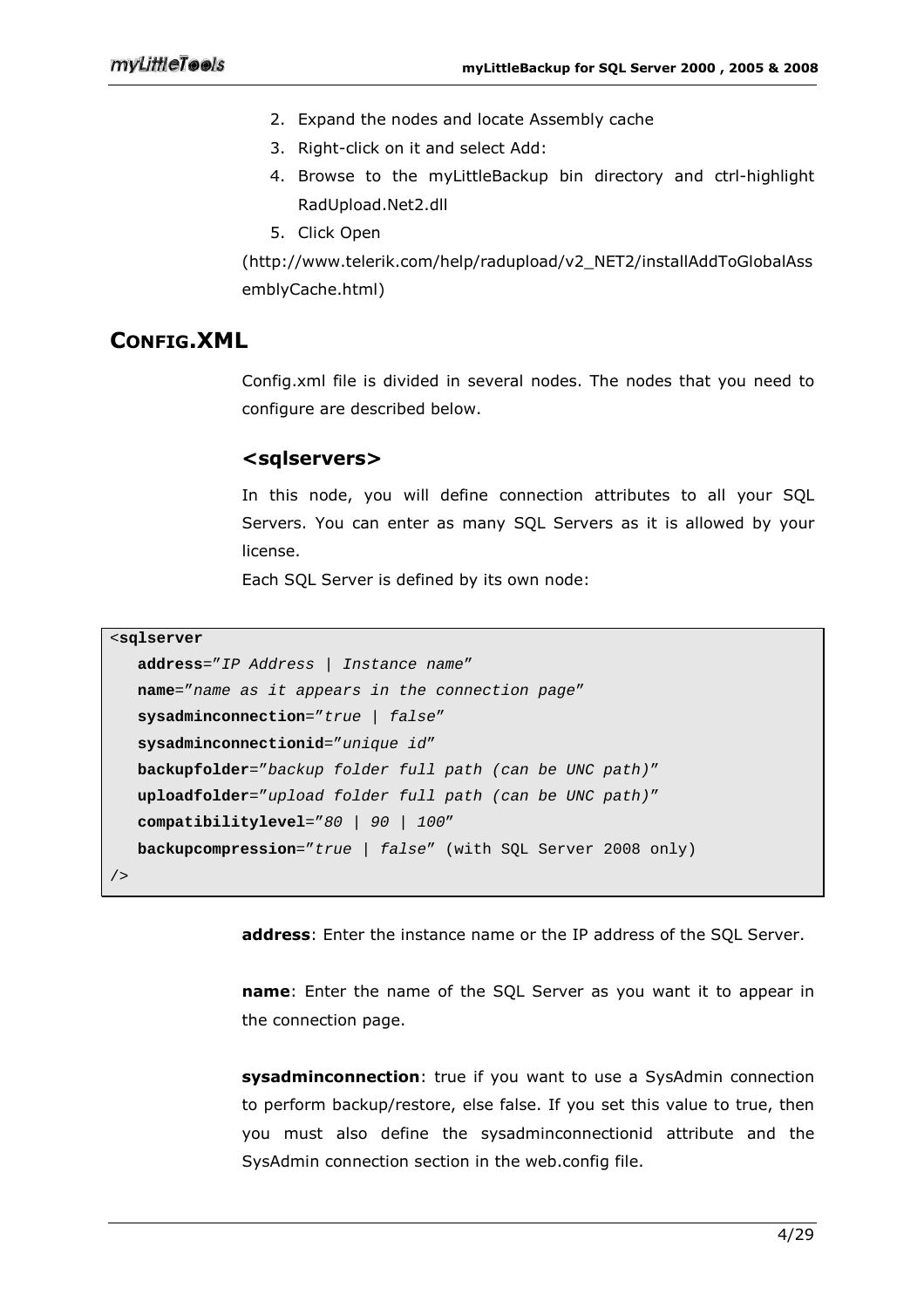sysadminconnectionid: a unique integer to indentify the SysAdmin connection used for this SQL Server.

**backupfolder**: specify the full path to the folder where backup files will be created for this specific SQL Server. Both SQL Server and IIS must be able to access this folder and must have read/write permissions. It means that you need to use UNC path if IIS and SQL Server are not on the same box. Note that ASPNET user must have read permission on this folder.

This value overwrites backup\defaultfolder value.

uploadfolder: specify the full path to the folder where you will upload the backup files you want to use for restore for this specific SQL Server. Both SQL Server and IIS must be able to access this folder and must have read/write permissions. It means that you need to use UNC path if IIS and SQL Server are not on the same box.

This value overwrites restore\defaultfolder value.

compatibilitylevel: 80 for SQL Server 2000, 90 for SQL Server 2005. This attribute is important when you use myLittleBackup to backup a SQL Server 2000 database and to restore it on a SQL Server 2005 database.

This value overwrites backup\dbproperties\compatibilitylevel value.

backupcompression: true if you want to use SQL Server 2008 backup compression feature, else false. Note this parameter is ignored with SQL Server 2000 and 2005.

| Examples:                         |  |  |
|-----------------------------------|--|--|
| <sqlservers></sqlservers>         |  |  |
| <sqlserver< td=""></sqlserver<>   |  |  |
| $address="P27SRV\SGL2K5"$         |  |  |
| name="Prod. SQL Server 2005"      |  |  |
| sysadminconnection="true"         |  |  |
| $sysadminconnectionid = "1"$      |  |  |
| backupfolder="\\SQL2K5\dbbackup\" |  |  |
| $uploadfolder="\\$ $\gtrsim\$     |  |  |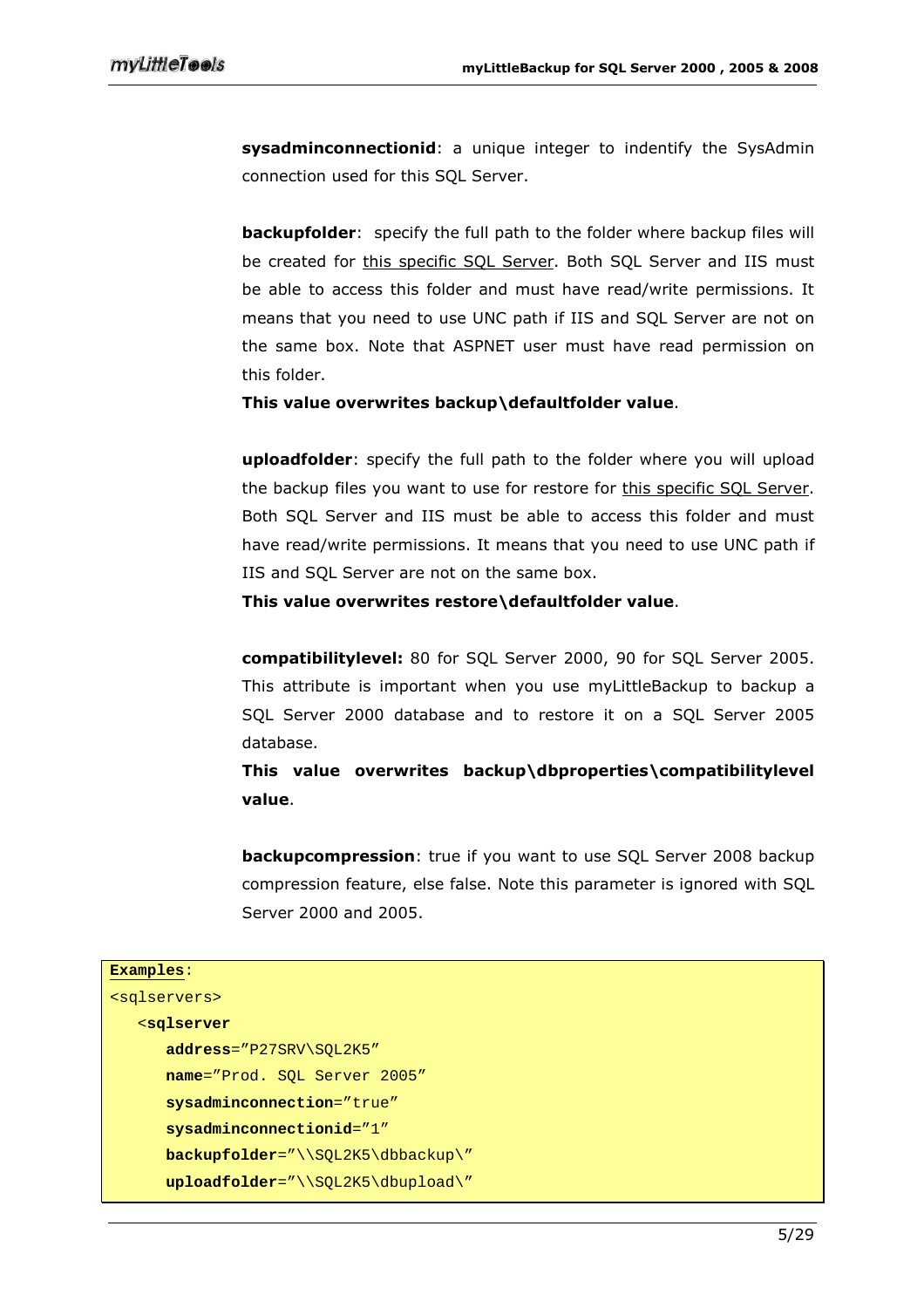| compatibilitylevel="90"           |
|-----------------------------------|
| /                                 |
| <sqlserver< td=""></sqlserver<>   |
| address="P27SRV/SQL2K"            |
| name="SOL Server 2000"            |
| sysadminconnection="false"        |
| backupfolder="\\P27SRV\dbbackup\" |
| uploadfolder="\\P27SRV\dbupload\" |
| compatibilitylevel="80"           |
| /                                 |
| <sqlserver< td=""></sqlserver<>   |
| $address="P27SRV\SGL2K8"$         |
| name="Prod. SQL Server 2008"      |
| sysadminconnection="true"         |
| sysadminconnectionid="2"          |
| backupfolder="\\SQL2K8\dbbackup\" |
| uploadfolder="\\SQL2K8\dbupload\" |
| compatibilitylevel="100"          |
| backupcompression="true"          |
| /                                 |
| <sqlserver< td=""></sqlserver<>   |
| address="192.0.0.10"              |
| name="SQL Server 7.0"             |
| sysadminconnection="true"         |
| sysadminconnectionid="3"          |
| compatibilitylevel="70"           |
| /                                 |
|                                   |

# <backup>

In this node you will define where the backup files will be created and the authorization rules.

```
<backup
```

```
defaultfolder="backup folder full path (can be UNC path)" 
    maxbackupcount="max number of allowed backup files per database" 
> 
    <authorizations> 
       <authorization dbrole="comma separated list of roles" />
```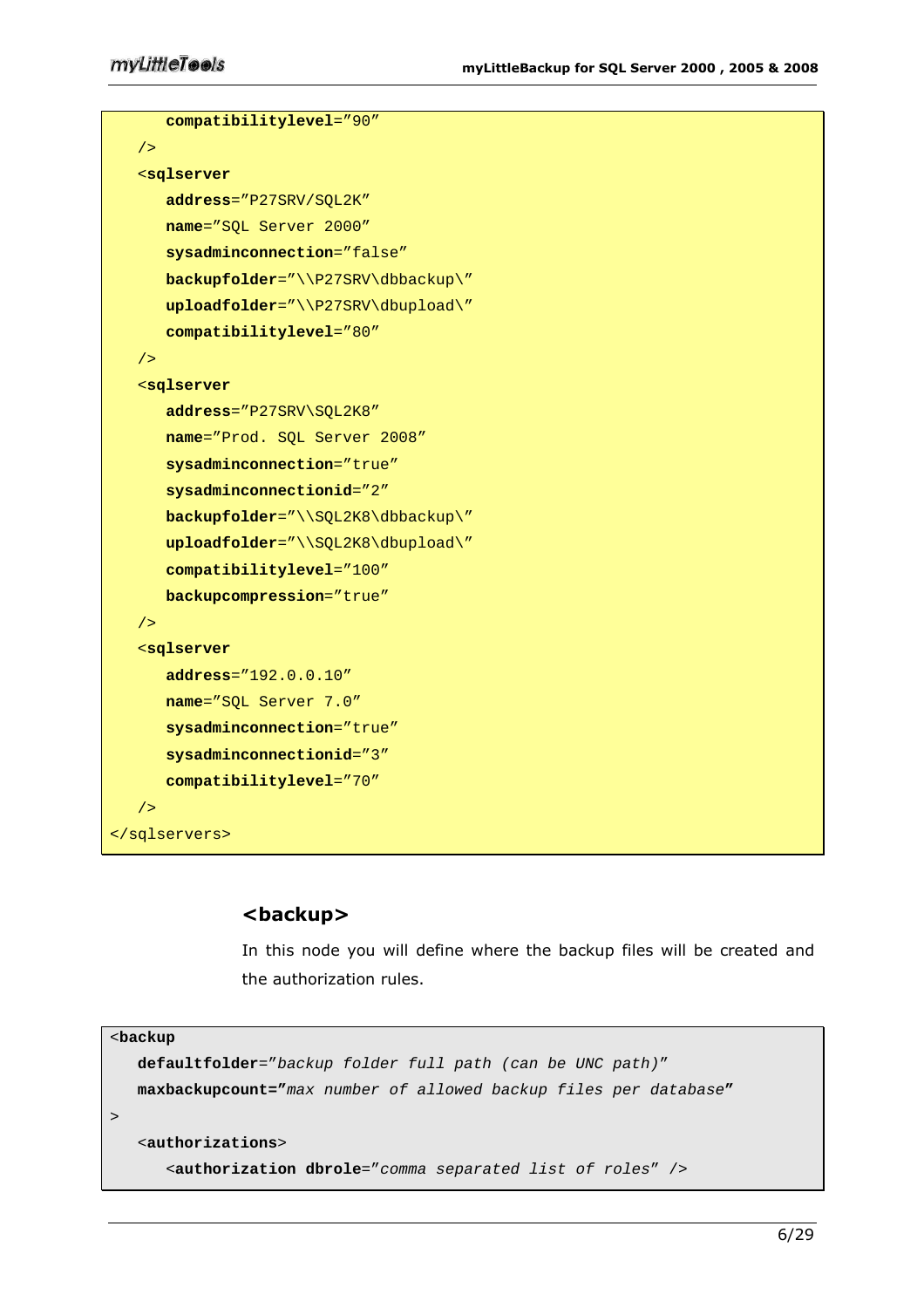```
 … 
       <authorization dbrole="comma separated list of roles" /> 
    </authorizations> 
</backup>
```
defaultfolder: specify the full path to the folder where backup files will be created. Both SQL Server and IIS must be able to access this folder and must have read/write permissions. It means that you need to use UNC path if IIS and SQL Server are not on the same box. Note that ASPNET user must have read permission on this folder.

This value is used when sqlservers\server\ backupfolder is not defined, otherwiser it is overwritten.

**maxbackupcount:** specify the maximum number of backup files per database the user can store. When there are more files, the user must use the "Manage backup files" tool to delete old files.

<authorizations>: This node contains all the rules that define backup authorization.

<**authorization**>: Each authorization node defines a rule.

dbrole: enter a comma separated list with all the database roles the connected user must be member of in order to be allowed to perform backup.

When authorization rules have been defined, it is possible to let all kind of users to perform backup. Thus, sysadminconnection attribute must have been set to true for the current SQL Server so that the sysadmin connection will be used instead of the current user one.

```
Examples:
```

```
<backup
   defaultfolder="\\Server\dbbackup\" 
   maxbackupcount="1" 
> 
    <authorizations> 
       <authorization dbrole="db_owner" /> 
       <authorization dbrole="db_backupoperator" /> 
       <authorization dbrole="db_datareader, db_datawriter" />
```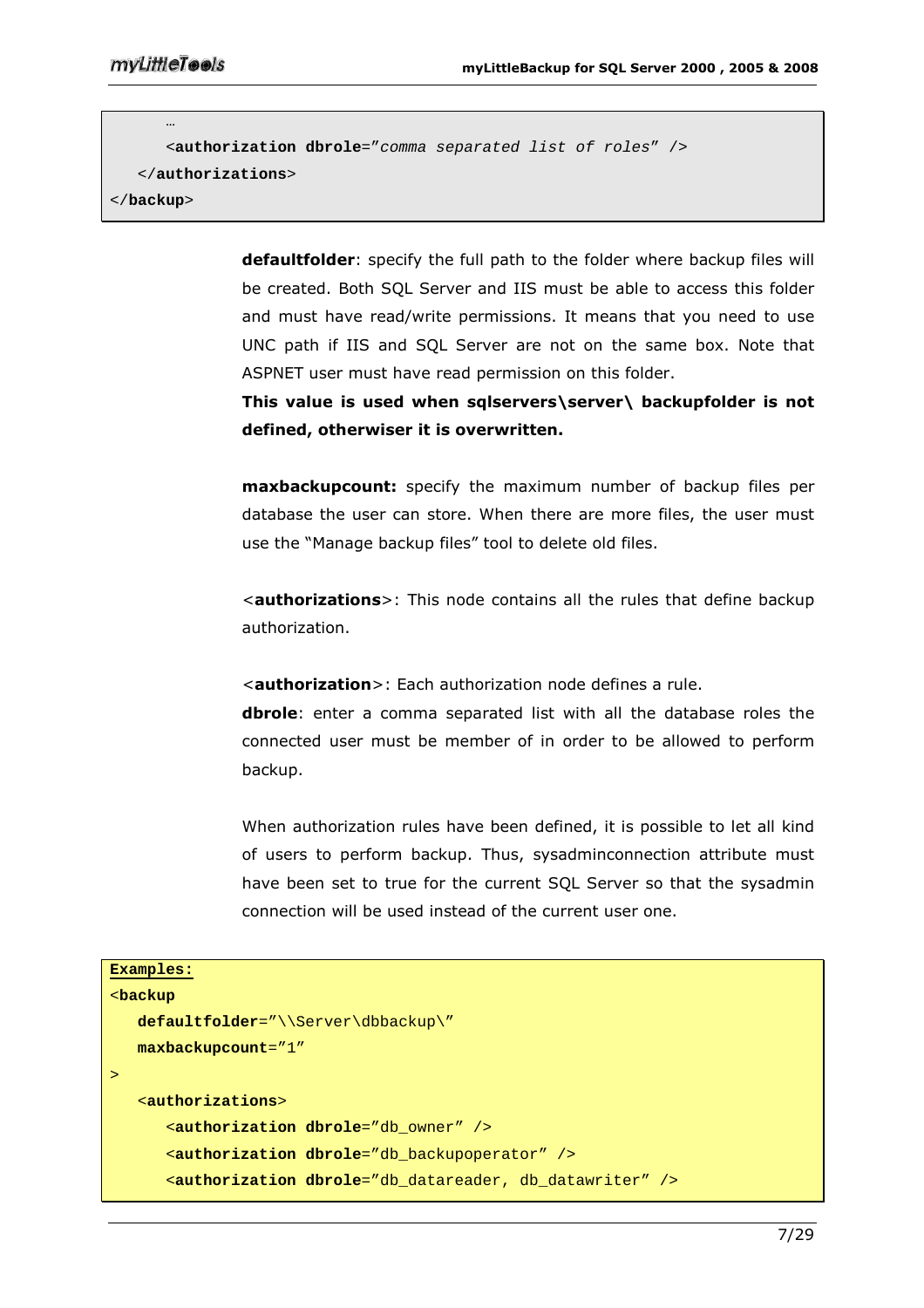</**authorizations**> </**backup**> In this sample, members of db\_owner and db\_backupoperator database roles will be allowed to perform backup. Members of both db\_datareader and db\_datawriter database roles will also be allowed to perform backup.

#### <restore>

In this node, you will define where the backup files will be uploaded before restore, authorization rules and several properties to be checked after the restore, including user mapping.

```
<restore
```

```
defaultfolder="upload folder full path (can be UNC path)" 
   maxuploadcount="max number of allowed uploaded files per database" 
   checkmaxsize="true | false" 
   disclaimer="true | false" 
> 
    <authorizations> 
       <authorization dbrole="comma separated list of roles" /> 
 … 
       <authorization dbrole="comma separated list of roles" /> 
    </authorizations> 
    <usermapping
       autofix="true | false" 
       mappingmode="0 | 1 | 2 | 3" 
       mappinglogin="login value" 
       restoreoriginalusers="true | false" 
       newuserdbrole=" comma separated list of roles" 
   / <dbproperties> 
       <compatibilitylevel default="80 | 90" /> 
       <isreadonly default="true | false" /> 
       <isautocloseon default="true | false" /> 
       <isautoshrinkon default="true | false" /> 
       <recoverymodel default="SIMPLE | BULK_LOGGED | FULL" /> 
    </dbproperties> 
    <customsql
       enable="true | false"
```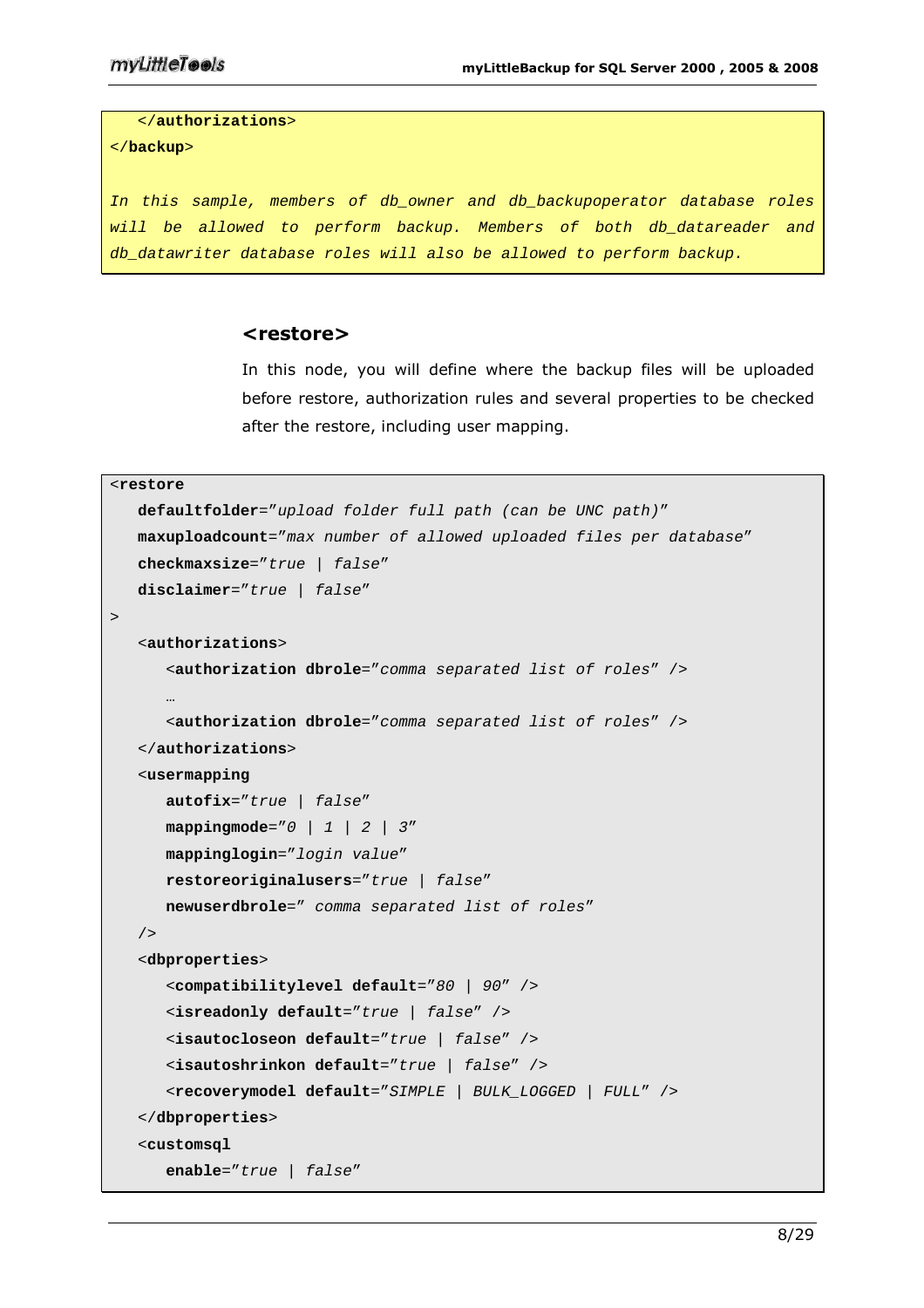```
 command="customized T-SQL command, %dbname% variable can be used" 
    /> 
</restore>
```
defaultfolder: specify the full path to the folder where you will upload the backup files you want to use for restore. Both SQL Server and IIS must be able to access this folder and must have read/write permissions. It means that you need to use UNC path if IIS and SQL Server are not on the same box.

This value is used when sqlservers\server\ uploadfolder is not defined, otherwiser it is overwritten.

**maxuploadcount:** specify the maximum number of uploaded files per database the user can store. When there are more files, the user must use the "Manage backup files" tool to delete old files.

checkmaxsize: when set to true, it is not possible to restore a backup file which would exceed database file size limit. For instance, if your plan offers a 100 Mb database, you must set this attribute to true so that your customers are not able to restore from their backup files if the restored database should exceed this limit.

disclaimer: when set to true, a disclaimer is displayed before starting the restore process. Disclaimer text can be set by editing the disclaimer.txt file in the installation folder.

 $\leq$  authorizations $\geq$ : This node contains all the rules that define restore authorization.

<**authorization**>: Each authorization node defines a rule.

**dbrole**: enter a comma separated list with all the database roles the connected user must be member of in order to be allowed to perform restore.

<usermapping>: This node contains information about how user mapping will be perform if ever the restored database contains orphan users.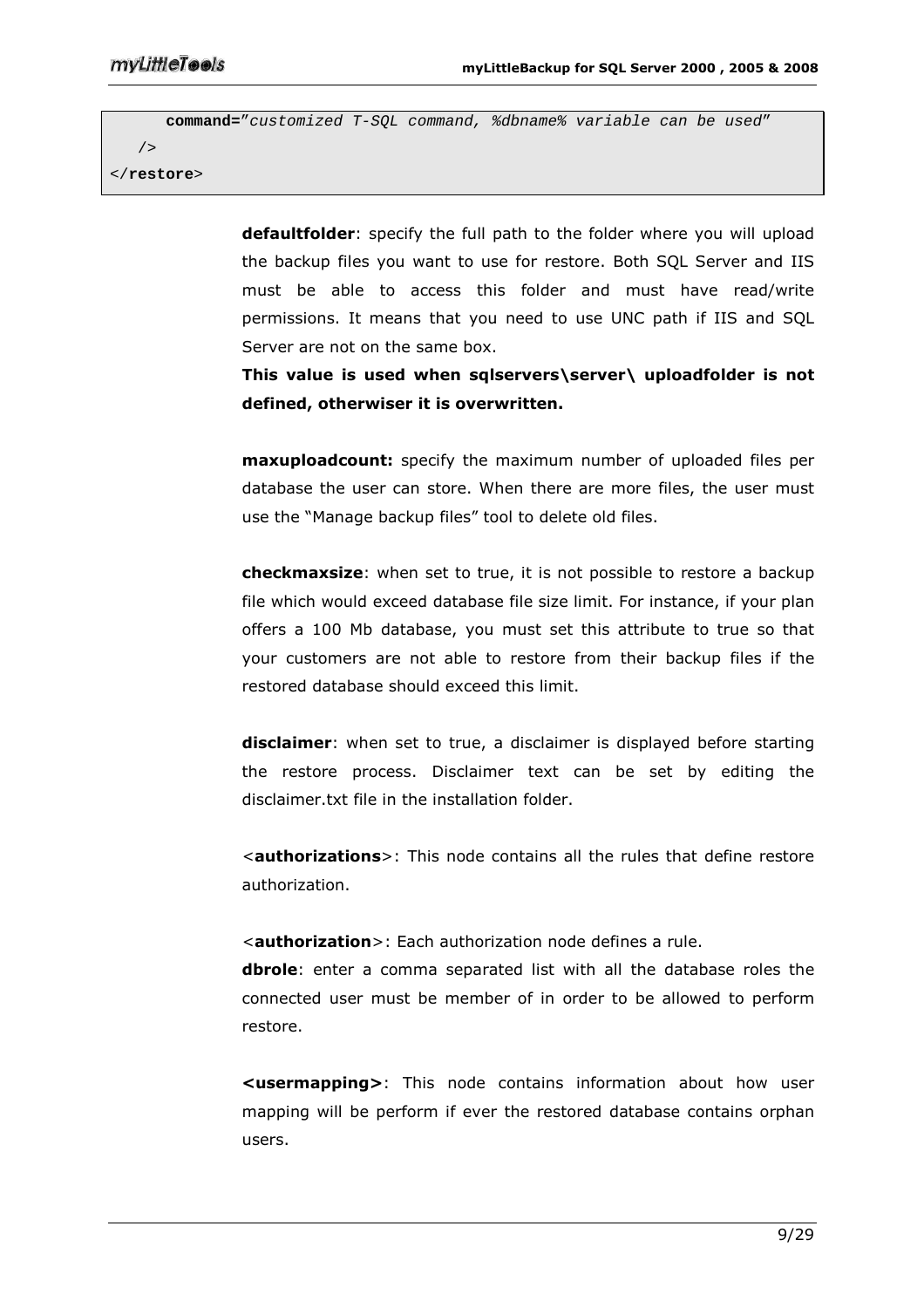**autofix**: true if you want to auto-fix orphan users when possible, else false.

mappingmode: numeric value which defined the mapping mode to be used:

0: no mapping.

1: orphan users are mapped to sa. (not recommended)

2: orphan users are mapped to the current user login. (recommended)

**3**: orphan users are mapped to the login specified by the mappinglogin attribute

mappinglogin: the login to be used to map orphan users when mappingmode is set to 3

restoreoriginalusers: when set to true, original users are restored after the the restore process. This option avoids that users defined by the webhoster disappear because of a restore process.

newuserdbrole: enter a comma separated list with the database roles that will be assigned to new users (i.e. the users that did not exist in the original database).

<dbproperties>: This nodes contains the database properties to check and the values to use.

compatibilitylevel: 80 for SQL Server 2000, 90 for SQL Server 2005. This attribute is important when you use myLittleBackup to backup a SQL Server 2000 database and to restore it on a SQL Server 2005 database. This value is used when sqlservers\server\ compatibilitylevel is not defined, otherwiser it is overwritten.

isreadonly: true if you want to set the database to readonly, else false (highly recommended)

**isautocloseon**: true if you want the database to auto-close, else false (highly recommended)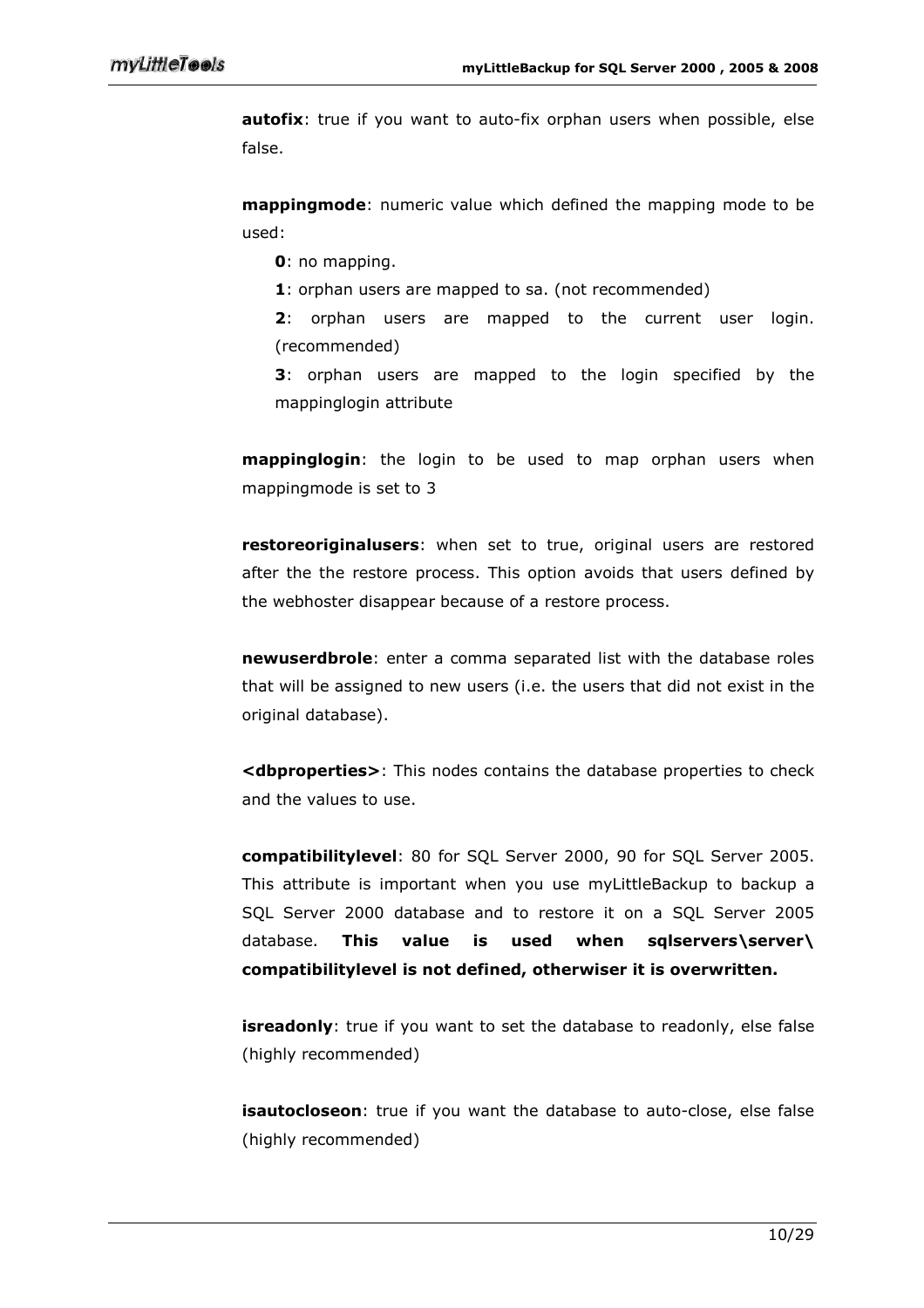**isautoshrinkon**: true if you want the database to auto-shrink, else false.

recoverymodel: the recovery model to be applied to the database after the restore. Can be SIMPLE, BULK\_LOGGED or FULL. If this value is not specified, then the recovery model used before the restore will be applied.

<customsql>: This node offers the possibility to launch a custom T-SQL command just after the restore process.

enable: true if the T-SQL command specified must be executed after the restore process, else false.

command: the T-SQL command to be executed just after the restore. This command can use the %dbname% variable.

```
Example:
```

```
<restore
   defaultfolder="\\Server\dbupload\" 
   maxuploadcount="1" 
   checkmaxsize="true" 
> 
    <authorizations> 
       <authorization dbrole="db_owner" /> 
       <authorization dbrole="db_datareader, db_datawriter, db_ddladmin" /> 
    </authorizations> 
    <usermapping
       autofix="true" 
       mappingmode="3" 
       mappinglogin="orphanuser" 
    /> 
    <dbproperties> 
       <compatibilitylevel default="90" /> 
       <isreadonly default="false" /> 
       <isautocloseon default="false" /> 
       <isautoshrinkon default="false" /> 
       <recoverymodel default="SIMPLE" /> 
    </dbproperties> 
    <customsql
```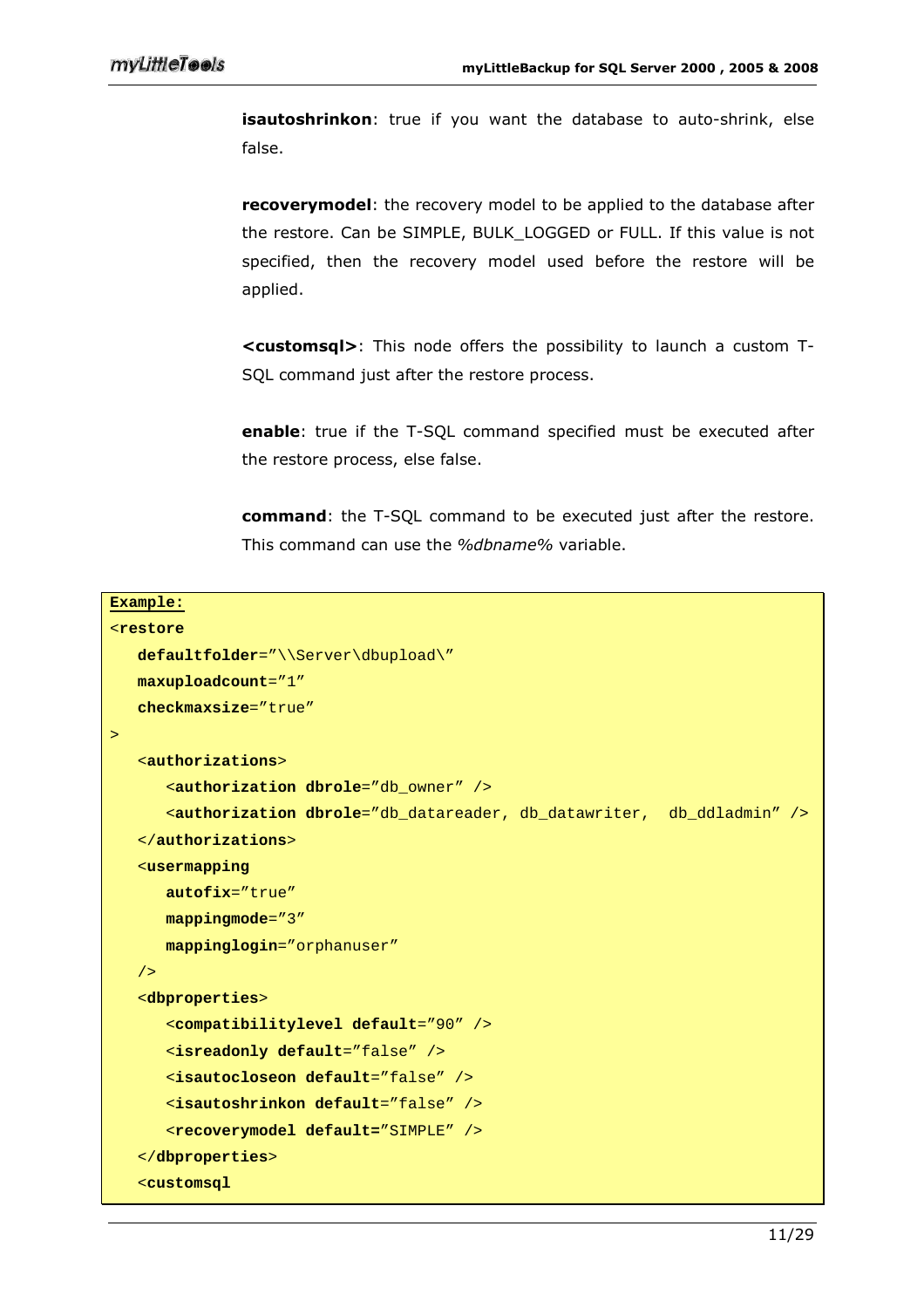```
 enable="true" 
       command="EXEC sp_myproc %dbname%" 
    /> 
</restore>
```
#### <check>

In this node, you will define authorization rules to use the Check database tool.

| $<$ check $>$                                                          |
|------------------------------------------------------------------------|
| <authorizations></authorizations>                                      |
| <authorization dbrole="comma separated list of roles"></authorization> |
| $\cdots$                                                               |
| <authorization dbrole="comma separated list of roles"></authorization> |
| $\langle$ /authorizations>                                             |
| $\langle$ / check>                                                     |

<authorizations>: This node contains all the rules that define authorization to use the Check database tool.

<**authorization**>: Each authorization node defines a rule.

dbrole: enter a comma separated list with all the database roles the connected user must be member of in order to be allowed to use the Check database tool.



## <log>

In this node, you will define if you want to write logs.

```
<log
   enable="true | false"
```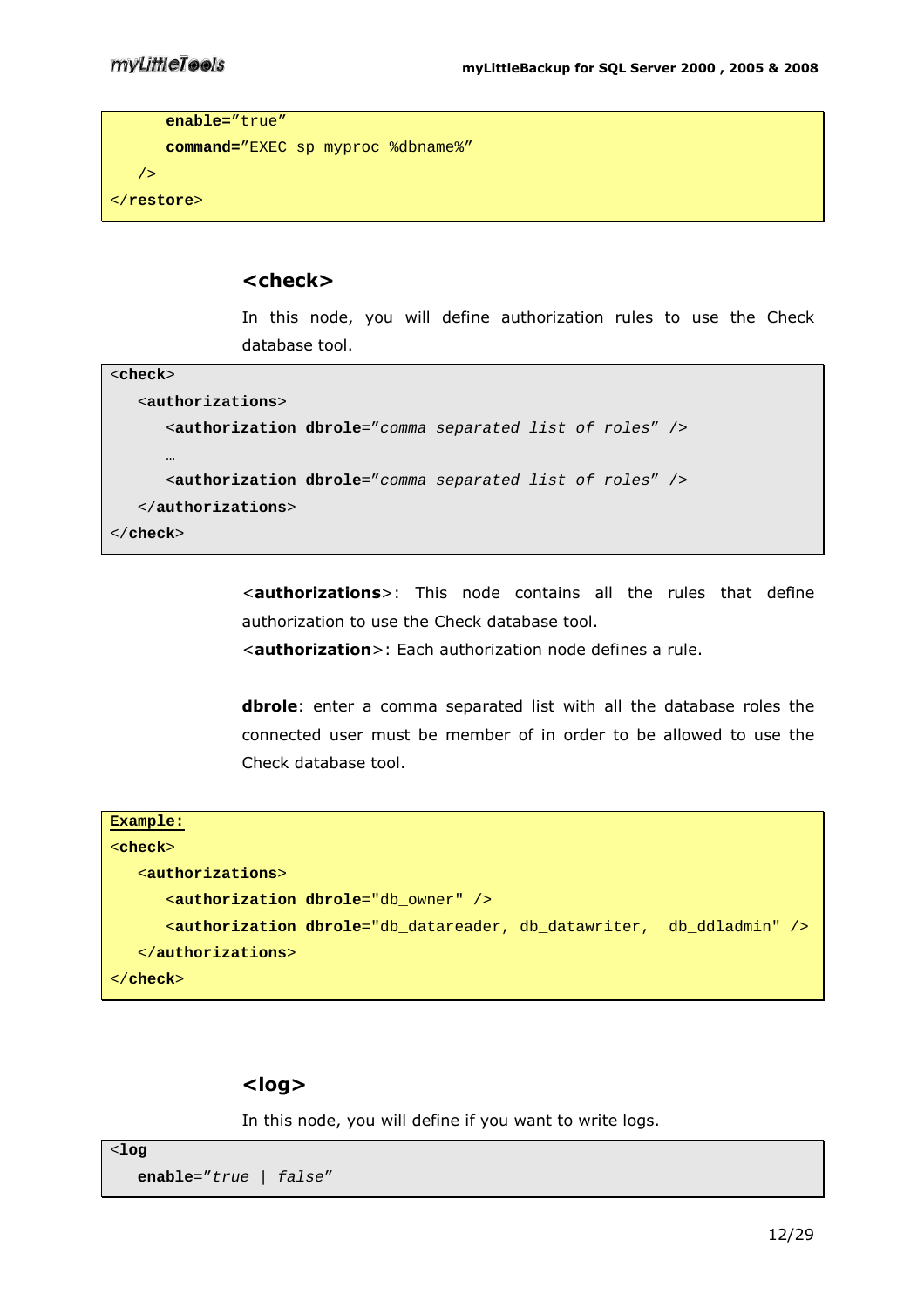**folder**="log folder full path (can be UNC path)"

/>

enable: true if you want to write log files, else false.

folder: specify the full path to the folder where log files will be written when enable has been set to true. IIS must be able to access this folder and must have read/write permissions. myLittleBackup writes one log file per day.

```
Example:
<log 
    enable="true" 
   folder="d:\myLittleBackup\log\" 
/>
```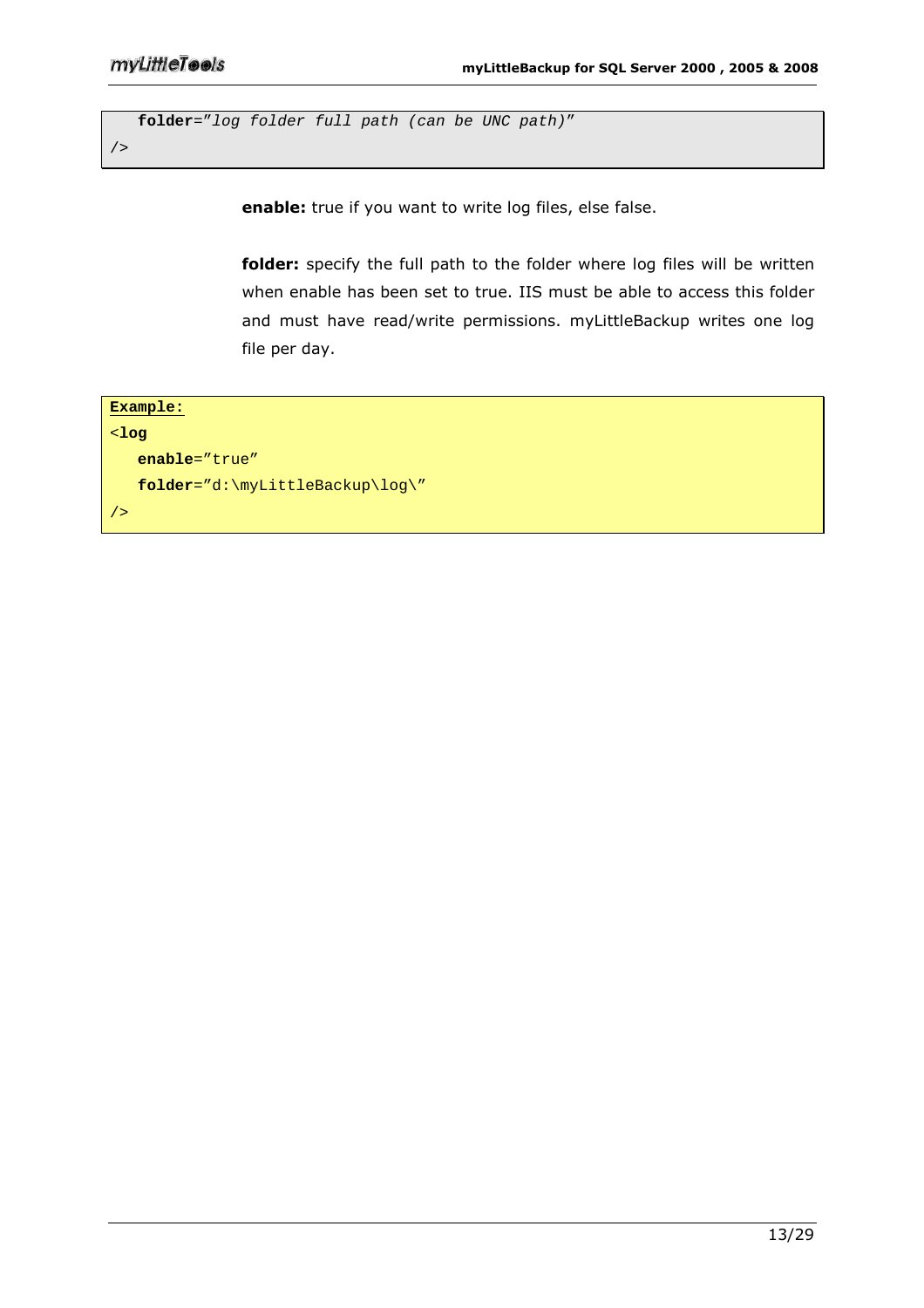# WEB.CONFIG

If you choose to SysAdmin connection to perform backup/restore (highly recommended), then you will need to add a few lines to the web.config file: in the <appSettings> node, you will need to add 2 lines per SQL Server.

```
 <add key="SysAdminLogin_xx" value="login" /> 
 <add key="SysAdminPassword_xx" value="password" />
```
SysAdminLogin\_xx: xx is the numeric value defined in the sysadminconnectionid attribute (see config.xml / sqlservers paragraph). Set this value to the sysadmin login you want to use.

SysAdminPassword\_xx: xx is the numeric value defined in the sysadminconnectionid attribute (see config.xml / sqlservers paragraph). Set this value to the password of the sysadmin login previously defined.

```
Examples:
<appSettings> 
    <add key="Version" value="1.5" /> 
    <add key="Release" value="0039" /> 
   <add key="Build" value="3162" /> 
  <!-- Sysadmin connection value //--> 
    <add key="SysAdminLogin_1" value="sa" /> 
    <add key="SysAdminPassword_1" value="x23yPOx" /> 
    <add key="SysAdminLogin_3" value="sa" /> 
    <add key="SysAdminPassword_3" value="po85FC8Dgc" /> 
</appSettings>
```
Note: If you chose to use SysAdmin connection, the SysAdmin connection is checked each time a user logs in myLittleBackup. If this check fails, then an error message appears.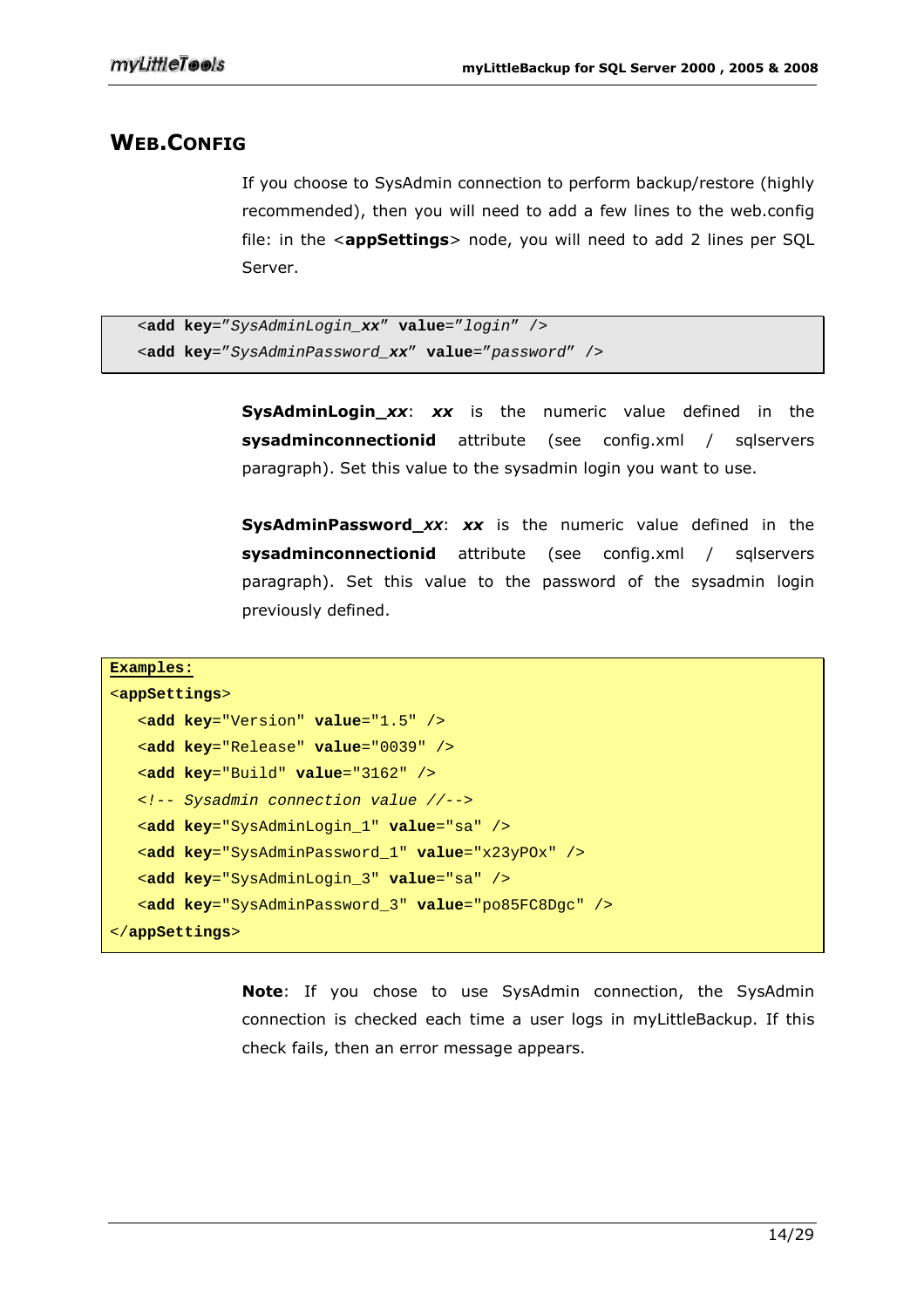# 4 TYPICAL CONFIGURATIONS

We recommend using configuration #4 when possible.

# Config. #1: IIS, SQL Server, Storage on the same machine



This is the easiest environment you can have. IIS and SQL Server are located on the same machine. Backup files will be stored and uploaded on this same machine.

- ◆ You do not need to use UNC to define backup\defaultfolder and restore\defaultfolder attributes.
- ◆ You do not need to use impersonation.
- You must give read/write permissions to ASPNET user for the backup and upload folders.
- ◆ Your SQL Server services can log on as Local System Account.

Your config.xml file will look like

| <mylittlebackup></mylittlebackup>        |  |
|------------------------------------------|--|
| <sqlservers></sqlservers>                |  |
| <sqlserver< td=""><td></td></sqlserver<> |  |
| address="SrvName\InstanceName"           |  |
| $name="SQL2005"$                         |  |
| sysadminconnection="true"                |  |
| sysadminconnectionid="1"                 |  |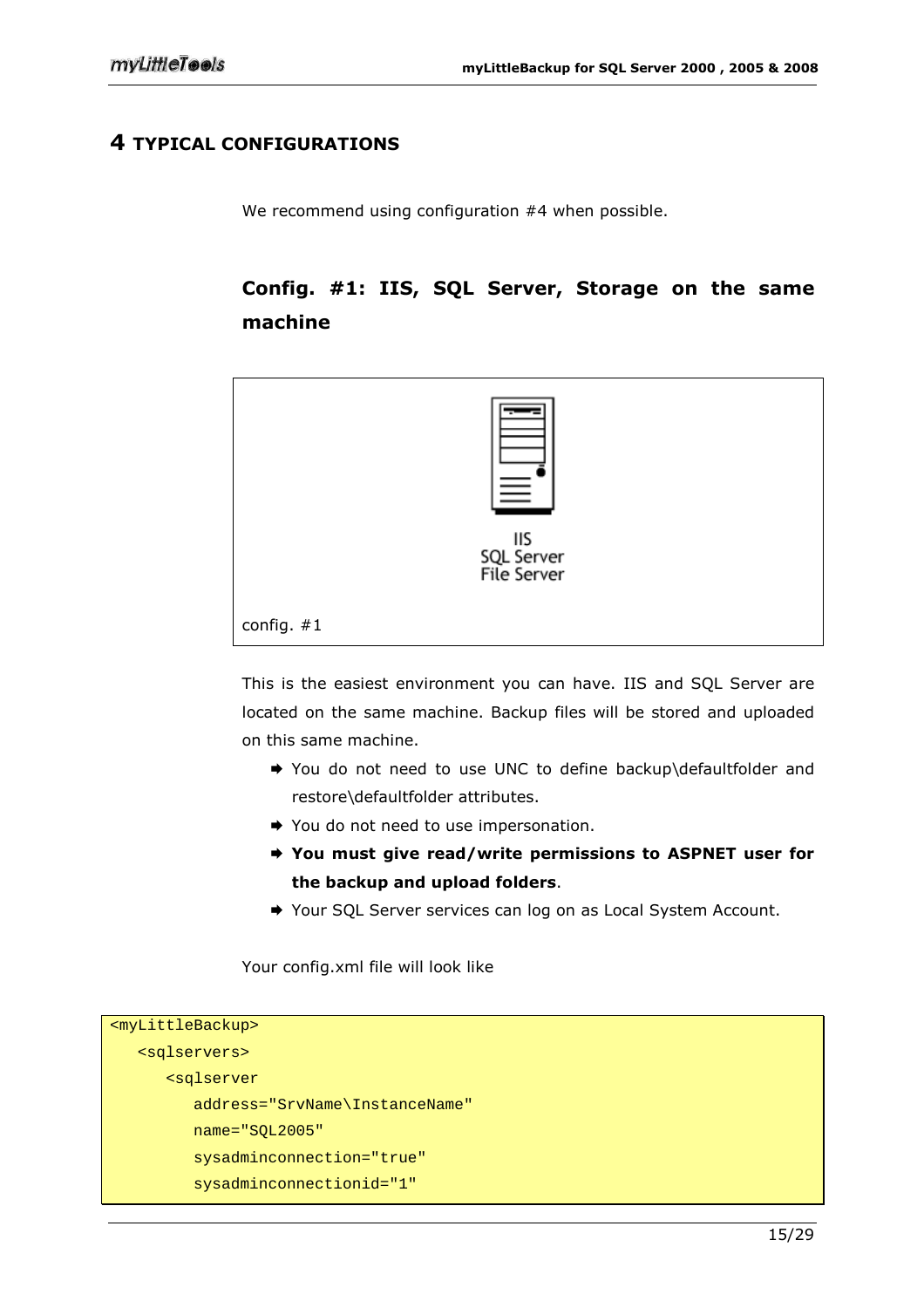| /                                                                                |
|----------------------------------------------------------------------------------|
|                                                                                  |
| <backup< th=""></backup<>                                                        |
| defaultfolder="c:\dbBackup\"                                                     |
| maxbackupcount="1"                                                               |
| $\, > \,$                                                                        |
| <authorizations></authorizations>                                                |
| <authorization dbrole="db_owner"></authorization>                                |
| <authorization dbrole="db_backupoperator"></authorization>                       |
| <authorization dbrole="db_datareader, db_datawriter"></authorization>            |
|                                                                                  |
|                                                                                  |
| <restore< td=""></restore<>                                                      |
| $defaultfolder="c:\dbUpload\"$                                                   |
| maxuploadcount="1"                                                               |
| checkmaxsize="true"                                                              |
| >                                                                                |
| <authorizations></authorizations>                                                |
| <authorization dbrole="db_owner"></authorization>                                |
| <authorization dbrole="db_datareader,db_datawriter,db_ddladmin"></authorization> |
|                                                                                  |
| <usermapping< td=""></usermapping<>                                              |
| autofix="true"                                                                   |
| $mappingmode="2"$                                                                |
| /                                                                                |
| <dbproperties></dbproperties>                                                    |
| <compatibilitylevel default="90"></compatibilitylevel>                           |
| <isreadonly default="false"></isreadonly>                                        |
| <isautocloseon default="false"></isautocloseon>                                  |
| <isautoshrinkon default="false"></isautoshrinkon>                                |
|                                                                                  |
|                                                                                  |
| <check></check>                                                                  |
| <authorizations></authorizations>                                                |
| <authorization dbrole="db_owner"></authorization>                                |
| <authorization dbrole="db_datareader, db_datawriter"></authorization>            |
|                                                                                  |
| $\langle$ / check>                                                               |
| $log$                                                                            |
| enable="true"                                                                    |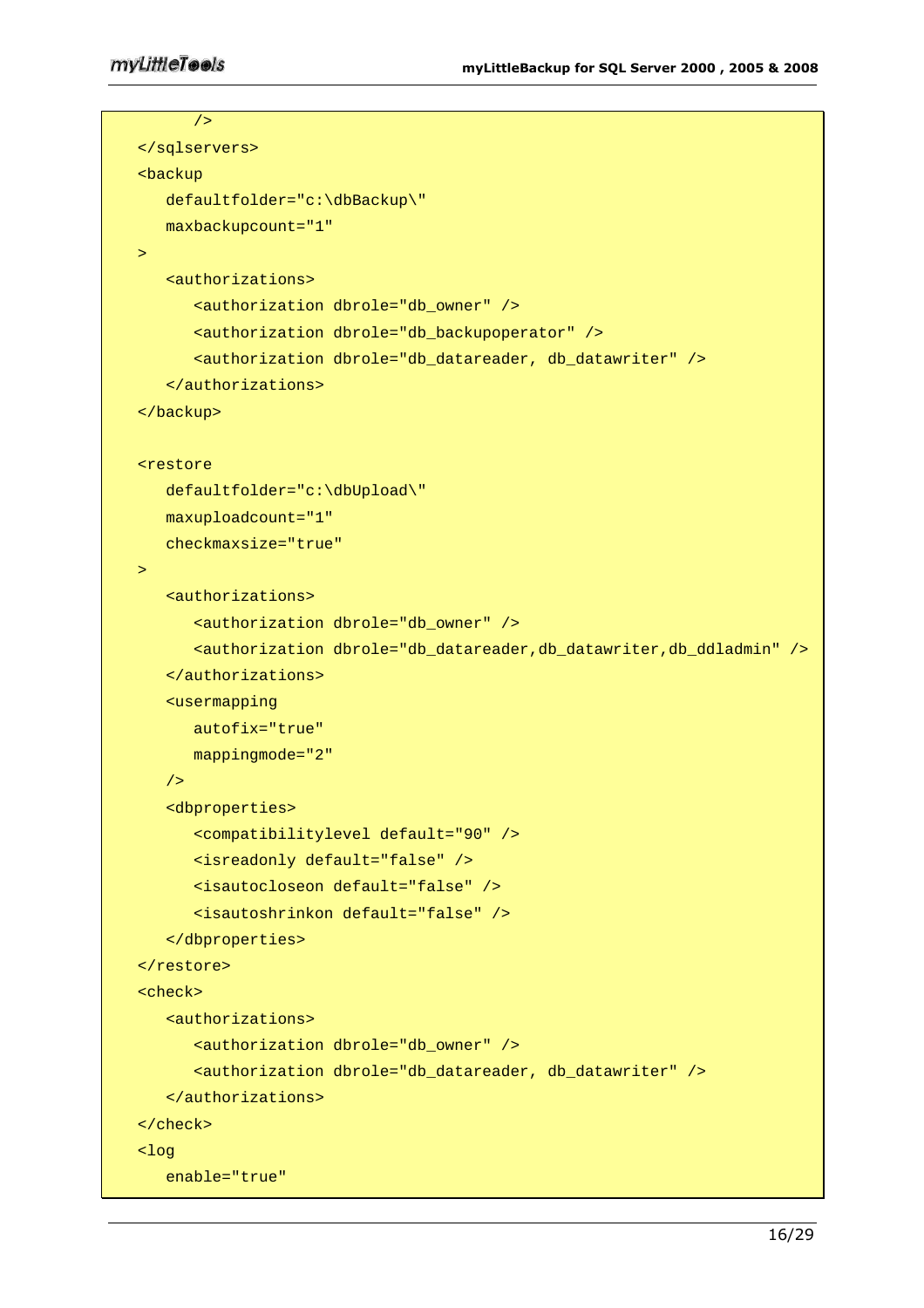```
 folder="c:\dbLog\" 
   / [ … snip … ] 
</myLittleBackup>
```




- As you have 2 different boxes, you need to use UNC to define backup\defaultfolder and restore\defaultfolder attributes.
- As IIS and File Server are located on the same machine, you do not need to use impersonation.
- You must give read/write permissions to ASPNET user for the backup and upload folders.
- You must allow SQL Server to access the backup and upload folders.

SQL Server needs to access the file server. The default set of NT credentials used by MSSQLSERVER is the Localsystem account. The Localsystem account has no access to shares on the network as it isn't an authenticated network account. Therefore **SQL Server running** under this account cannot backup/restore to/from a normal network share. You will then need to use another account to run SQL Server.

Step 1. Create a new local user account on machine B (SQL Server)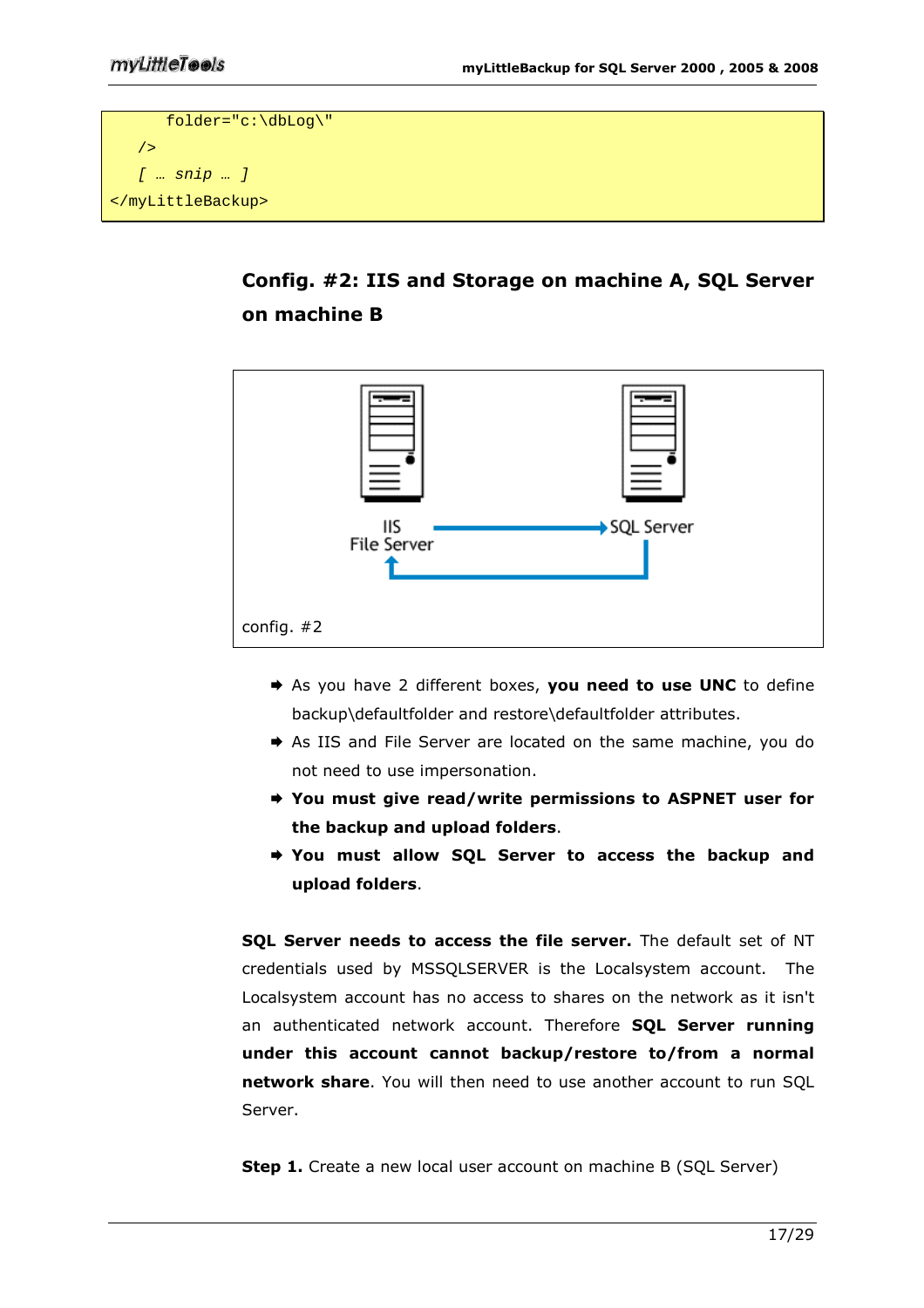**Step 2.** Launch your SQL Server Configuration manager and change the account used by SQL Server from the local system account to this newly created account. (see below)

| Arbre                                                                                                                                                                                                               | Name                                                                                                                                                                                                                                                                      | State                                                             | Start Mode                                    | Log On As                                                     |
|---------------------------------------------------------------------------------------------------------------------------------------------------------------------------------------------------------------------|---------------------------------------------------------------------------------------------------------------------------------------------------------------------------------------------------------------------------------------------------------------------------|-------------------------------------------------------------------|-----------------------------------------------|---------------------------------------------------------------|
| SQL Server Configuration Manager (Local)<br>目.<br>SQL Server 2005 Services<br>SQL Server 2005 Network Configuration<br>Protocols for SQL2005<br>□ 单 SQL Native Client Configuration<br>易。Client Protocols<br>Alases | SQL Server FullText Search (SQL2005)<br>50 SQL Server (50 L2005)<br>SQL Server Agent (SQL2005)<br>SQL Server Browser                                                                                                                                                      | Running<br>Running<br>Stopped<br>Running                          | Automatic<br>Automatic<br>Manual<br>Automatic | LocalSystem<br>.\myLittleBackup<br>LocalSystem<br>LocalSystem |
|                                                                                                                                                                                                                     | Propriétés de SQL Server (SQL2005)<br>Log On Service Advanced<br>Log on as:<br>C Built-in account:<br><sup>(</sup> Fhis account:<br>Account Name:<br>.\myLittleBackup<br>Password:<br>Confirm password:<br>Service status:<br>Running<br>Start.<br>Stop<br>$\blacksquare$ | Browse<br>***************<br>****************<br>Pause<br>Restart | 2 X                                           |                                                               |

Step 3. Create a new local user account on machine A (IIS, File Server) with exactly the same name and password than the one created on machine B.

Step 4. Share the backup and upload folders on machine A.

**Step 5.** Give read/write permissions to this newly created user on the backup and upload folders.

Another solution consists to enable null session shares. Please follow the instructions from this Microsoft technote if you prefer this solution: http://support.microsoft.com/kb/289655/en-us.

Finally your config.xml file will look like

```
<myLittleBackup> 
    <sqlservers> 
       <sqlserver 
           address="MachineB\InstanceName"
```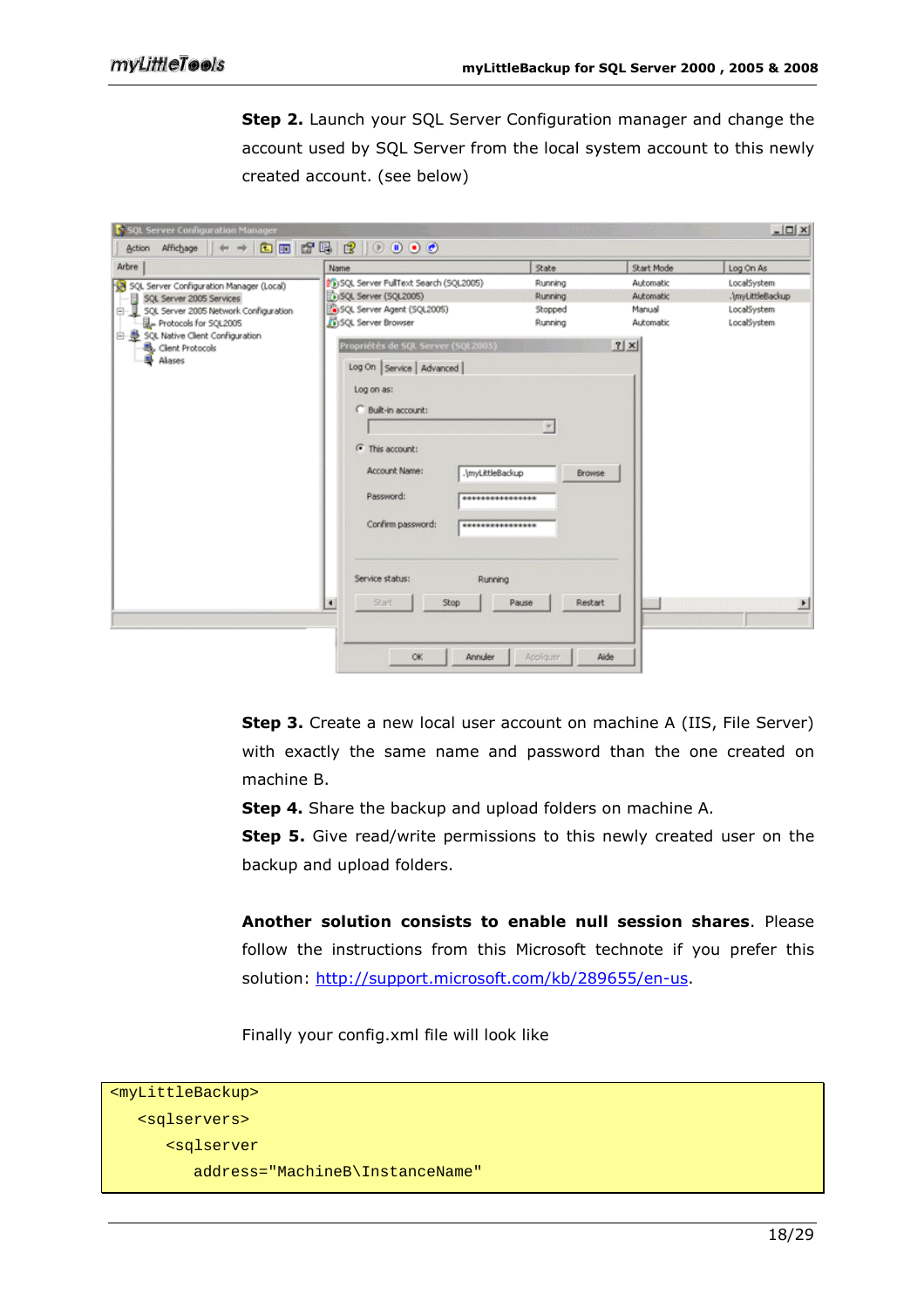```
 name="SQL2005" 
       sysadminconnection="true" 
       sysadminconnectionid="1" 
       /> 
 </sqlservers> 
 <backup 
    defaultfolder="\\MachineA\dbBackup\" 
    maxbackupcount="1" 
\geq <authorizations> 
       <authorization dbrole="db_owner" /> 
       <authorization dbrole="db_backupoperator" /> 
       <authorization dbrole="db_datareader, db_datawriter" /> 
    </authorizations> 
 </backup> 
 <restore 
    defaultfolder="\\MachineA\dbUpload\" 
    maxuploadcount="1" 
    checkmaxsize="true" 
 > 
    <authorizations> 
       <authorization dbrole="db_owner" /> 
       <authorization dbrole="db_datareader,db_datawriter,db_ddladmin" /> 
    </authorizations> 
    <usermapping 
       autofix="true" 
       mappingmode="2" 
   / <dbproperties> 
       <compatibilitylevel default="90" /> 
       <isreadonly default="false" /> 
       <isautocloseon default="false" /> 
       <isautoshrinkon default="false" /> 
    </dbproperties> 
 </restore> 
 <check> 
    <authorizations> 
       <authorization dbrole="db_owner" /> 
       <authorization dbrole="db_datareader, db_datawriter" /> 
    </authorizations> 
 </check>
```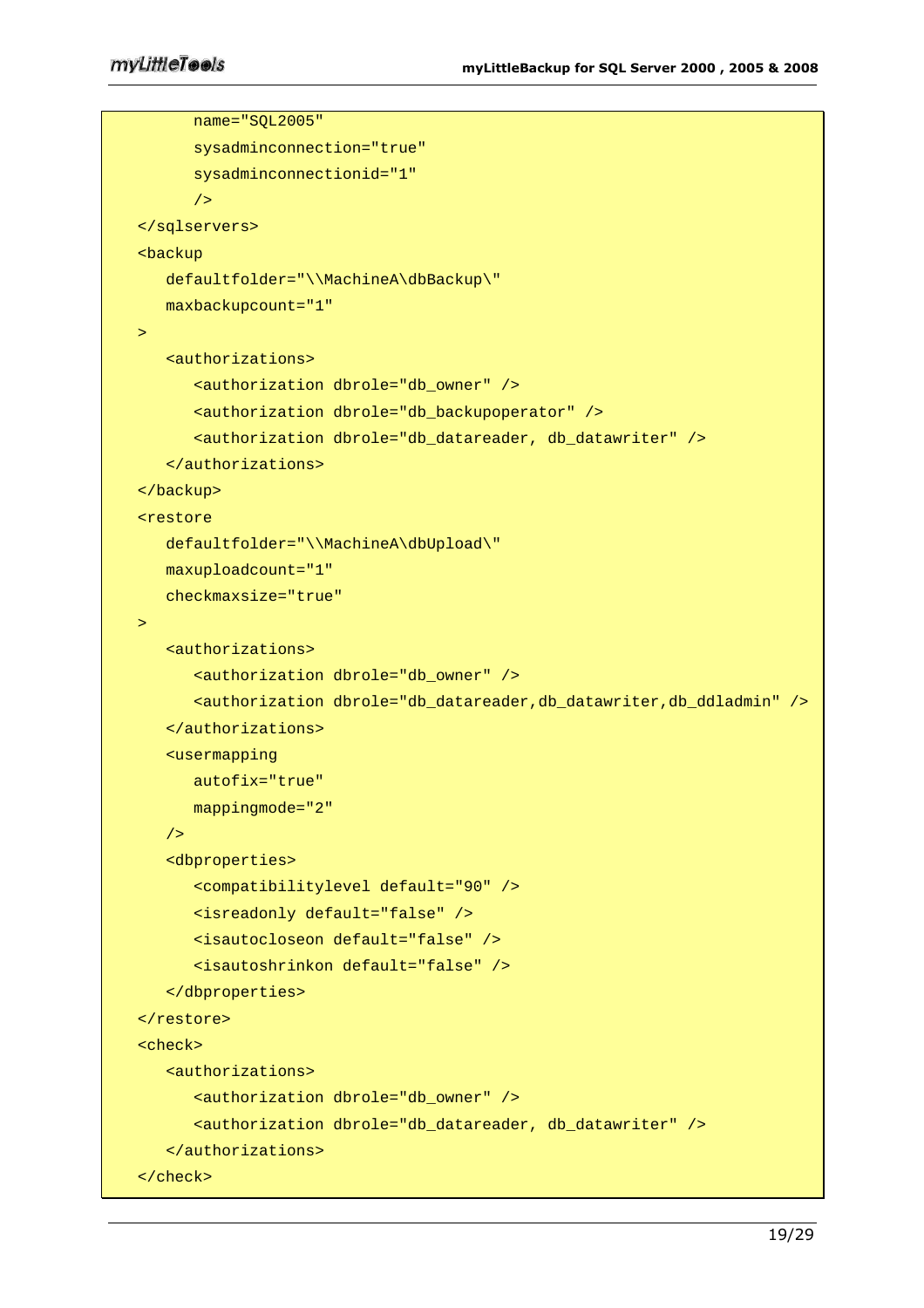





This environment requires more configurations.

- As you have 3 different boxes, you need to use UNC to define backup\defaultfolder and restore\defaultfolder attributes.
- As IIS and File Server are located on 2 different machines, you need to use impersonation.
- You must allow SQL Server to access the backup and upload folders.

First of all, we must check that IIS (located on machine A) will be able to access machine C and that the default asp.net user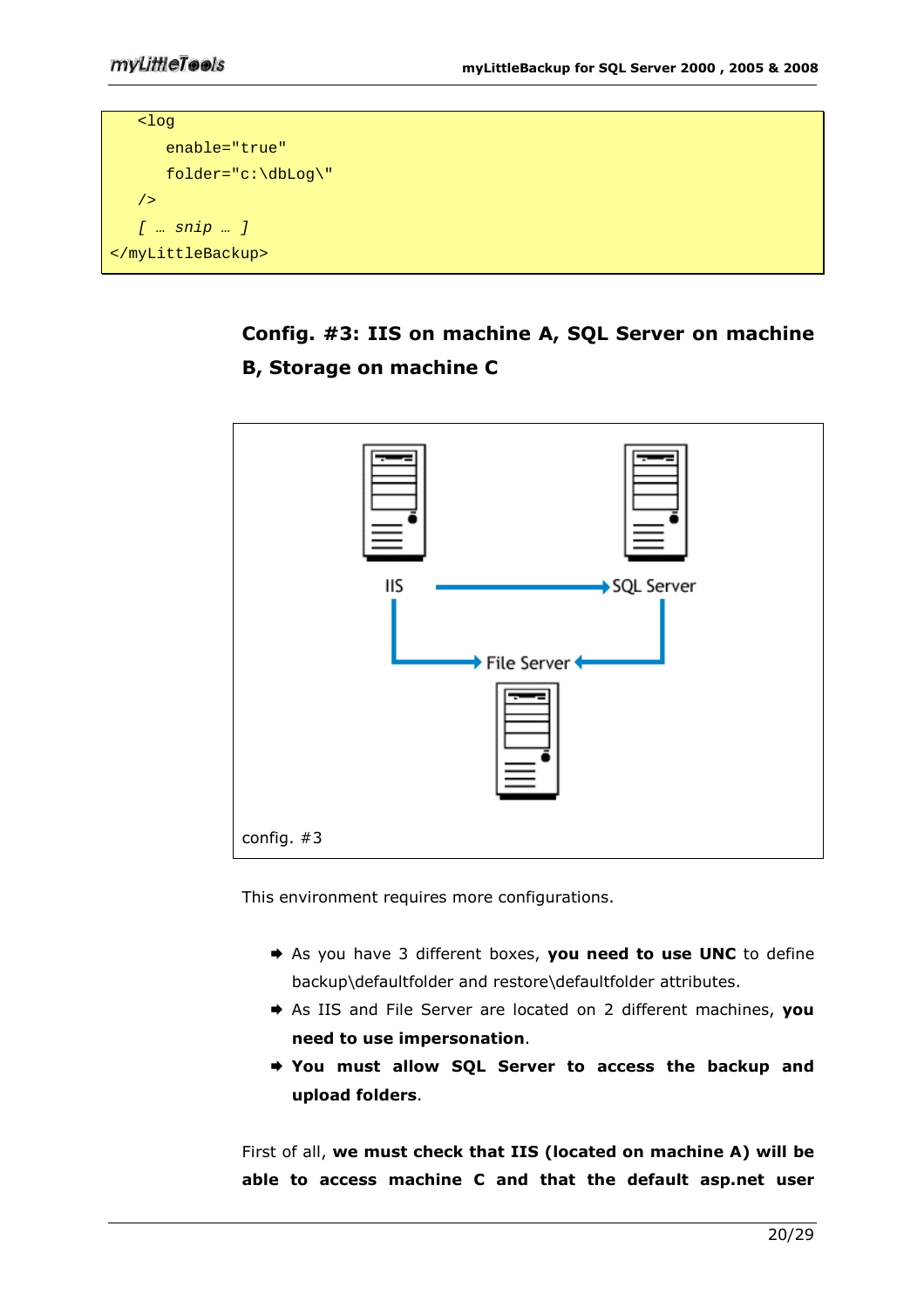(ASPNET) will be able to read/write on the backup and upload folders. A lot of web-hosting companies have already configured IIS and their file servers for this behavior.

If you do not already have this behavior, then you need to use impersonation. You need to add this line to the web.config file

<**identity impersonate**="true" **userName**="UserName" **password**="Password" />

**Step 1.** Create a new local user account on machine A (IIS)

Step 2. Create a local user account on machine C (File server) with exactly the same name and password than the one created on machine A (IIS).

**Step 3.** If you are using Windows XP or Windows .NET Server 2003 you don't need do anything. If you have Windows 2000, go to Local Security Setting and browse to "User Rights assignment" and locate "Act as part of Operating System" policy. Double click and add the newly created account. You also need to set permission for impersonated user for full control on C:\winnt\Microsoft.NET\Framework\v2.0.50727\Temporary ASP.NET Files.

Step 4. Share the backup and upload folders on machine C.

**Step 5.** Give read/write permissions to this newly created user on the backup and upload folders.

Step 6. You may need to restart IIS services.

SOL Server needs to access the file server. The default set of NT credentials used by MSSQLSERVER is the Localsystem account. The Localsystem account has no access to shares on the network as it isn't an authenticated network account. Therefore **SQL Server running** under this account cannot backup/restore to/from a normal network share. You will then need to use another account to run SQL Server.

Step 1. Create a new local user account on machine B (SQL Server) **Step 2.** Launch your SQL Server Configuration manager and change the account used by SQL Server from the local system account to this newly created account. (see below)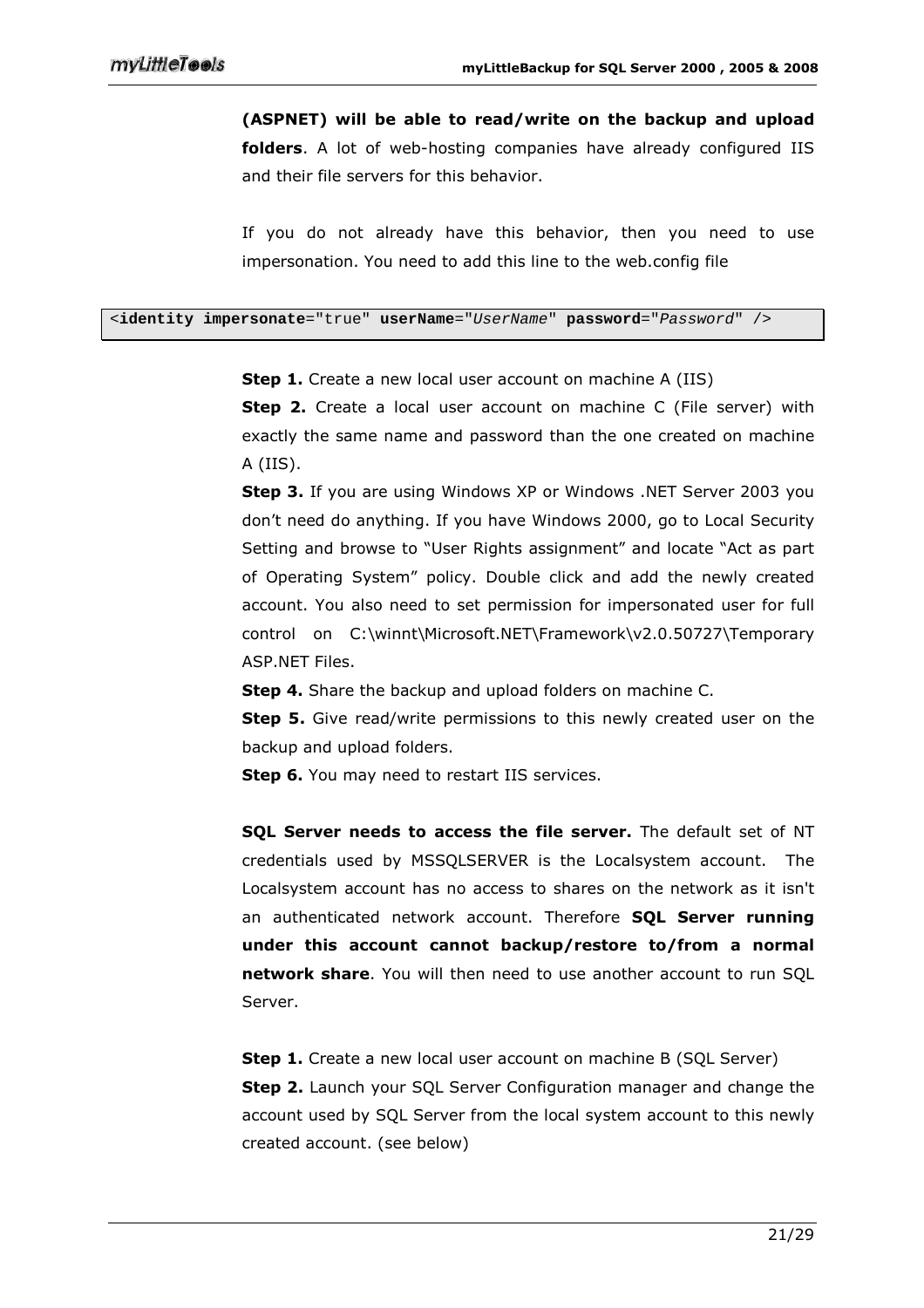| Arbre                                                                                                                                                                                                               | Name                                                                                                                                                                                                                                                                                                                                                                                                                                                | State                                                                  | Start Mode                                            | Log On As                                                     |
|---------------------------------------------------------------------------------------------------------------------------------------------------------------------------------------------------------------------|-----------------------------------------------------------------------------------------------------------------------------------------------------------------------------------------------------------------------------------------------------------------------------------------------------------------------------------------------------------------------------------------------------------------------------------------------------|------------------------------------------------------------------------|-------------------------------------------------------|---------------------------------------------------------------|
| SQL Server Configuration Manager (Local)<br>目<br>SQL Server 2005 Services<br>SQL Server 2005 Network Configuration<br>Protocols for SQL2005<br>□ 是 SQL Native Client Configuration<br>县, Client Protocols<br>Alases | (5QL2005) SQL Server FullText Search (5QL2005)<br>DSQL Server (SQL2005)<br>SQL Server Agent (SQL2005)<br>SQL Server Browser<br>Propriétés de SQL Server (SQL2005)<br>Log On Service   Advanced  <br>Log on as:<br>C Built-in account:<br><sup>6</sup> This account:<br>Account Name:<br>.\myLittleBackup<br>Password:<br>****************<br>Confirm password:<br>****************<br>Service status:<br>Running<br>Stop<br>$\blacksquare$<br>Start | Running<br>Running<br>Stopped<br>Running<br>Browse<br>Restart<br>Pause | Automatic<br>Automatic<br>Manual<br>Automatic<br> ? X | LocalSystem<br>.\myLittleBackup<br>LocalSystem<br>LocalSystem |

Step 3. Create a new local user account on machine C (File Server) with exactly the same name and password than the one created on machine B (SQL Server).

Step 4. Give read/write permissions to this newly created user on the backup and upload folders.

Another solution consists to enable null session shares. Please follow the instructions from this Microsoft technote if you prefer this solution: http://support.microsoft.com/kb/289655/en-us.

Finally your config.xml file will look like

```
<myLittleBackup> 
    <sqlservers> 
       <sqlserver 
           address="MachineB\InstanceName" 
          name="SQL2005" 
           sysadminconnection="true" 
           sysadminconnectionid="1" 
          / </sqlservers>
```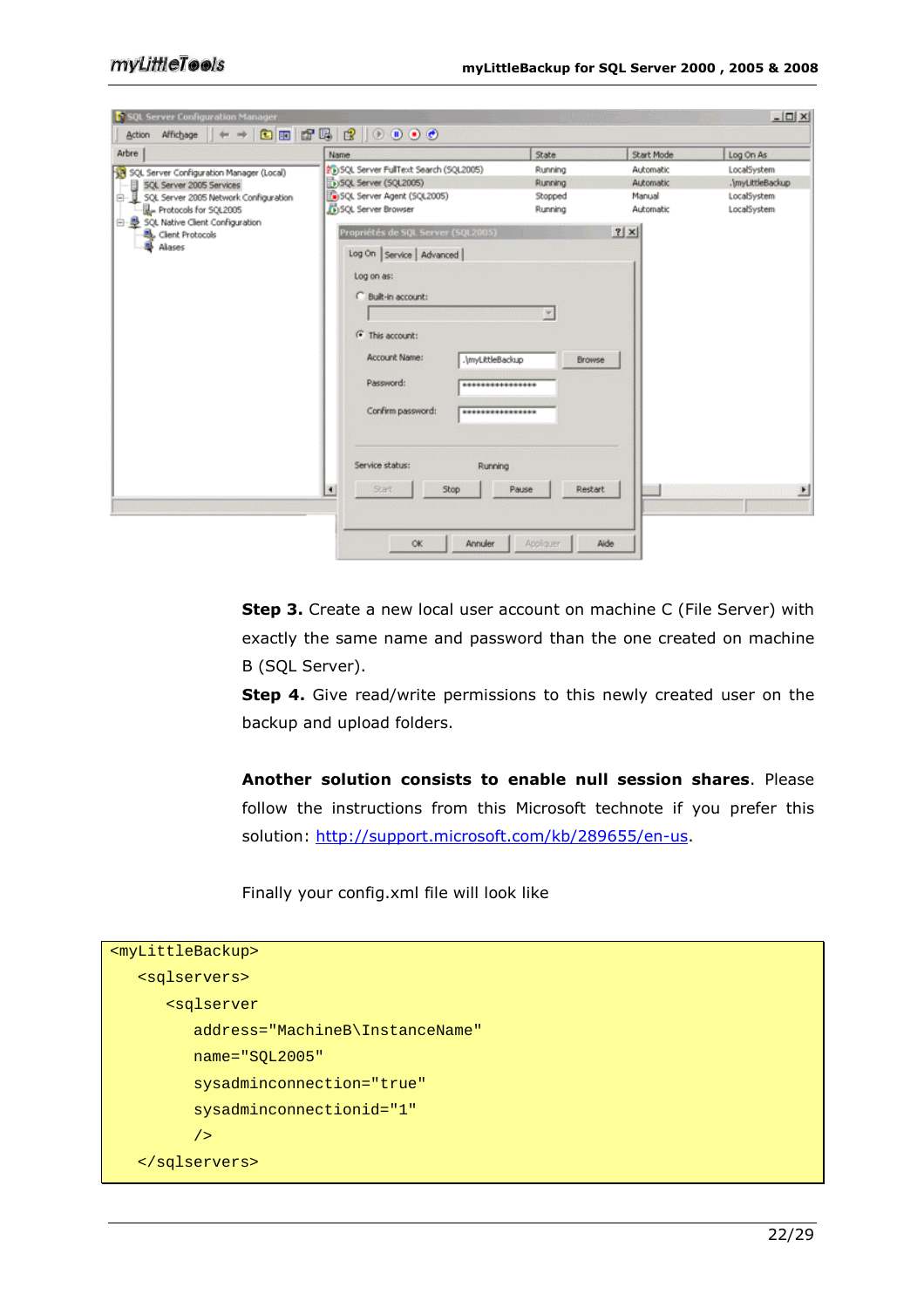| <backup< th=""></backup<>                                                        |
|----------------------------------------------------------------------------------|
| backupfolder="\\MachineC\dbBackup\"                                              |
| maxbackupcount="1"                                                               |
| $\geq$                                                                           |
| <authorizations></authorizations>                                                |
| <authorization dbrole="db_owner"></authorization>                                |
| <authorization dbrole="db_backupoperator"></authorization>                       |
| <authorization dbrole="db_datareader, db_datawriter"></authorization>            |
|                                                                                  |
|                                                                                  |
|                                                                                  |
| <restore< th=""></restore<>                                                      |
| uploadfolder="\\MachineC\dbUpload\"                                              |
| maxuploadcount="1"                                                               |
| checkmaxsize="true"                                                              |
| $\geq$                                                                           |
| <authorizations></authorizations>                                                |
| <authorization dbrole="db_owner"></authorization>                                |
| <authorization dbrole="db_datareader,db_datawriter,db_ddladmin"></authorization> |
|                                                                                  |
| <usermapping< th=""></usermapping<>                                              |
| autofix="true"                                                                   |
| $mappingmode="2"$                                                                |
| /                                                                                |
| <dbproperties></dbproperties>                                                    |
| <compatibilitylevel default="90"></compatibilitylevel>                           |
| <isreadonly default="false"></isreadonly>                                        |
| <isautocloseon default="false"></isautocloseon>                                  |
| <isautoshrinkon default="false"></isautoshrinkon>                                |
|                                                                                  |
|                                                                                  |
| <check></check>                                                                  |
| <authorizations></authorizations>                                                |
| <authorization dbrole="db_owner"></authorization>                                |
| <authorization dbrole="db_datareader, db_datawriter"></authorization>            |
|                                                                                  |
|                                                                                  |
| 10q                                                                              |
| enable="true"                                                                    |
| folder="c:\dbLog\"                                                               |
| /                                                                                |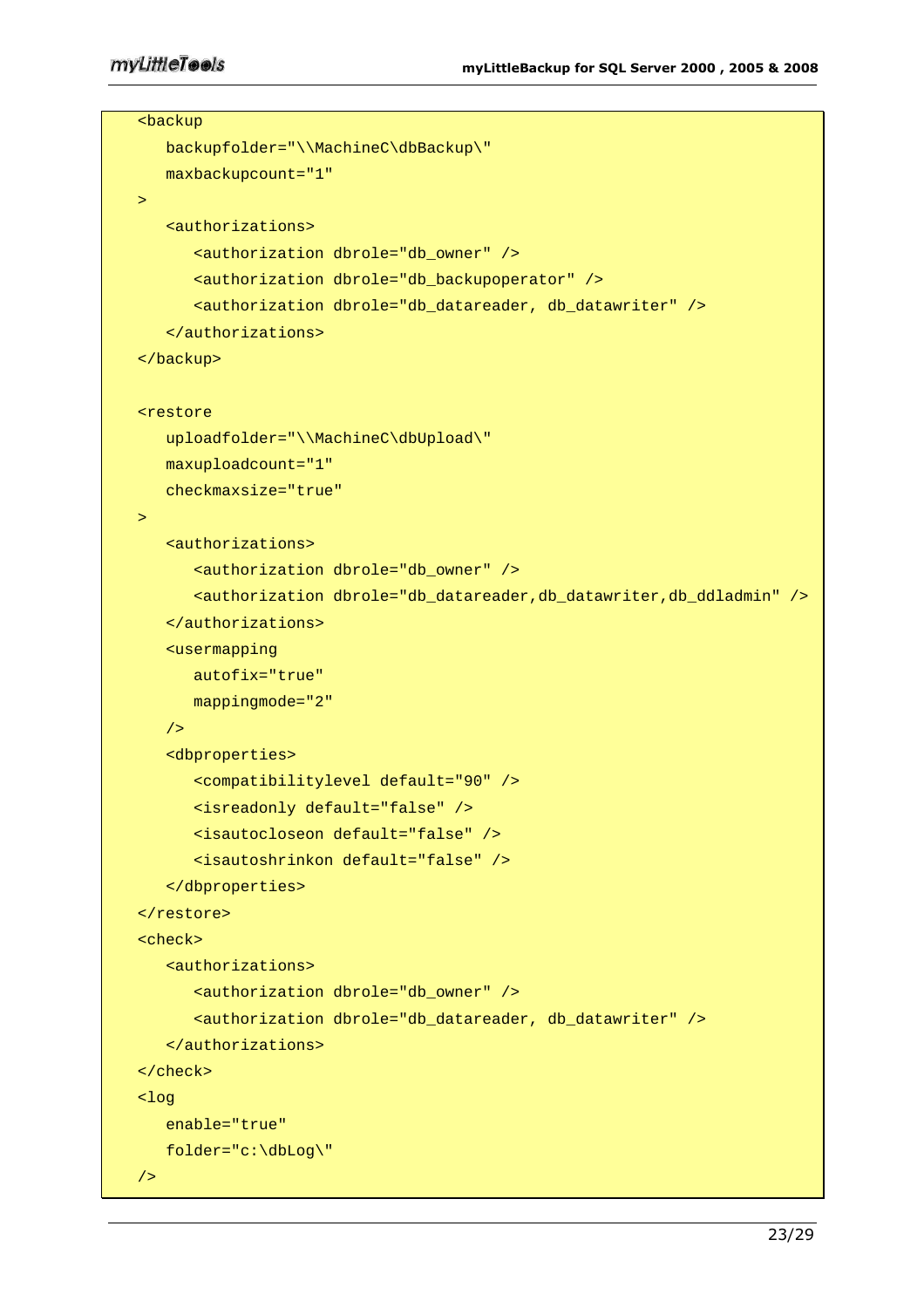```
 [ … snip … ] 
</myLittleBackup>
```
# Config. #4: IIS on machine A, SQL Server and Storage on machine B

This is the configuration we recommend.



Configuration will behave the same when you use several SQL Servers.

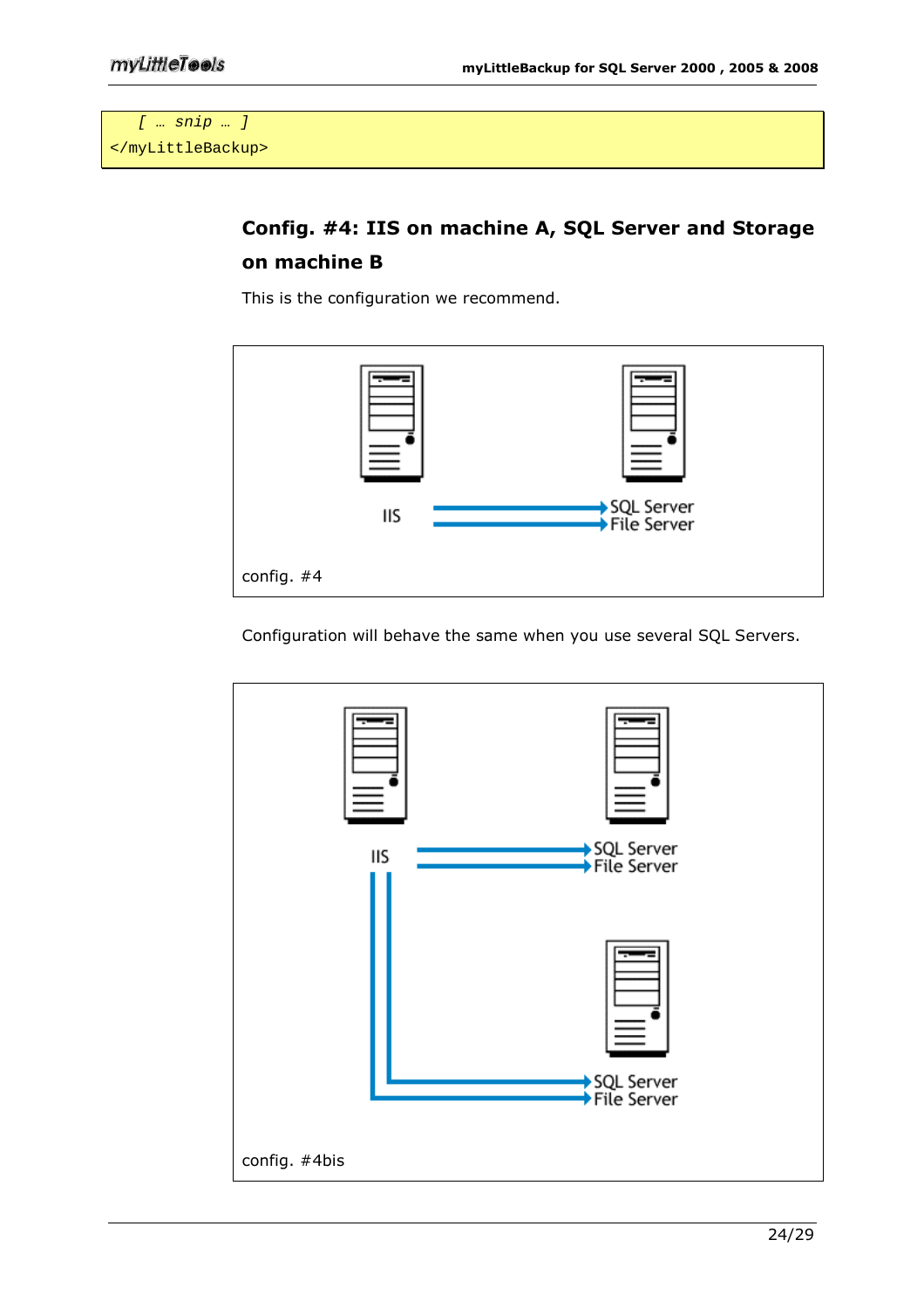- As you have 2 different boxes, you need to use UNC to define backup\defaultfolder and restore\defaultfolder attributes.
- As IIS and File Server are located on 2 different machines, you need to use impersonation.
- SQL Server and File Server are on the same machine, thus your SQL Server services can log on as Local System Account. There is no need to enable Null Session Share.

First of all, we must check that IIS (located on machine A) will be able to access machine B and that the default asp.net user (ASPNET) will be able to read/write on the backup and upload folders. A lot of web-hosting companies have already configured IIS and their file servers for this behavior.

If you do not already have this behavior, then you need to use impersonation. You need to add this line to the web.config file

<**identity impersonate**="true" **userName**="UserName" **password**="Password" />

Step 1. Create a new local user account on machine A (IIS)

**Step 2.** Create a local user account on machine B (File server) with exactly the same name and password than the one created on machine A (IIS).

Step 3. If you are using Windows XP or Windows .NET Server 2003 you don't need do anything. If you have Windows 2000, go to Local Security Setting and browse to "User Rights assignment" and locate "Act as part of Operating System" policy. Double click and add the newly created account. You also need to set permission for impersonated user for full control on C:\winnt\Microsoft.NET\Framework\v2.0.50727\Temporary ASP.NET Files.

Step 4. Share the backup and upload folders on machine B.

**Step 5.** Give read/write permissions to this newly created user on the backup and upload folders.

Step 6. You may need to restart IIS services.

Of course you need to repeat this operation for each file servers (config. #4bis).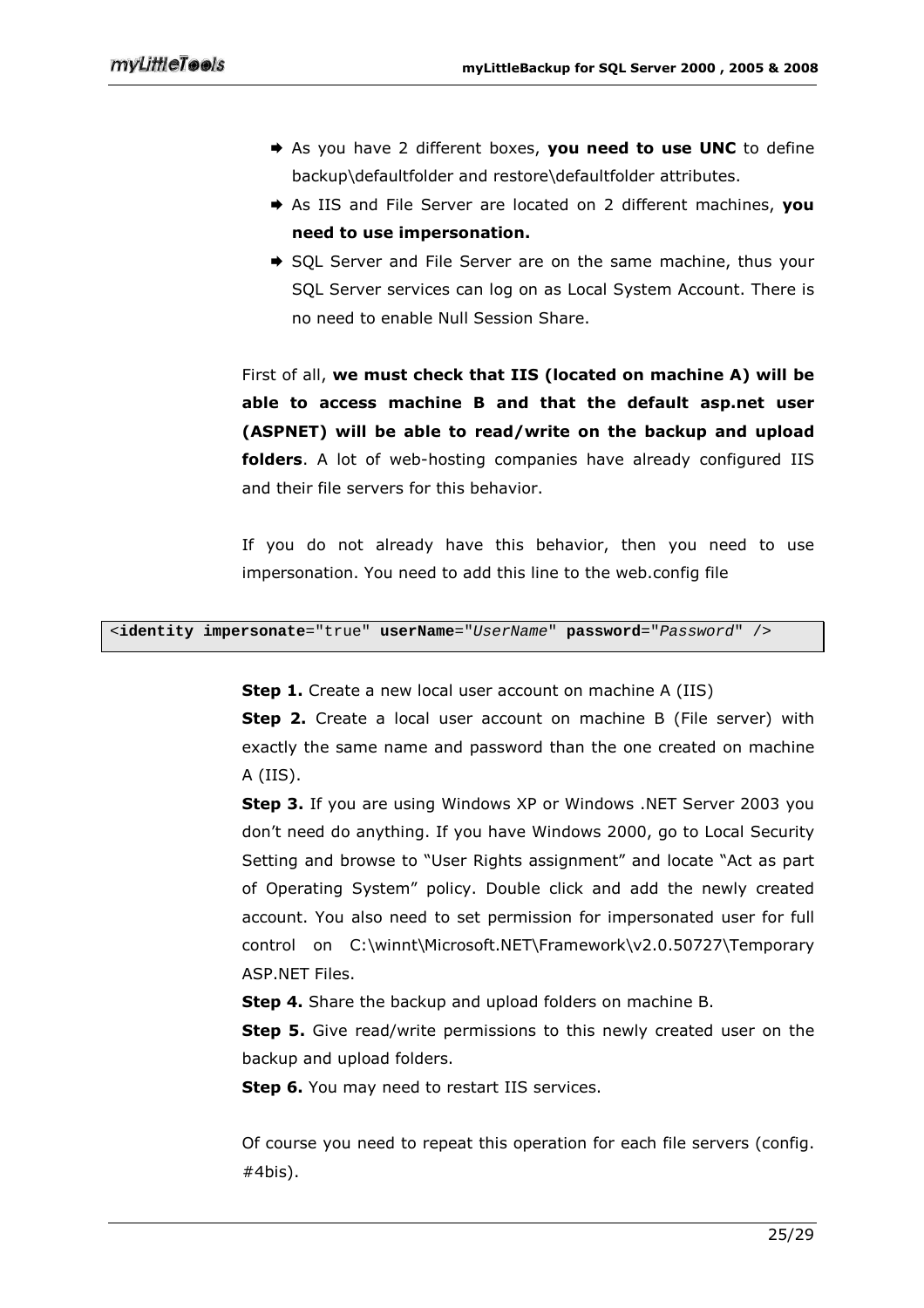As we can have several SQL Servers/File Servers, we will define backupfolder and uploadfolder attributes for each server using UNC.

Finally your config.xml file will look like

```
<myLittleBackup> 
    <sqlservers> 
       <sqlserver 
          address="MachineB1\InstanceName" 
          name="SQL2005" 
          sysadminconnection="true" 
          sysadminconnectionid="1" 
          backupfolder="\\MachineB1\dbBackup" 
          uploadfolder="\\MachineB1\dbUpload" 
      / <sqlserver 
          address="MachineB2\InstanceName" 
          name="SQL2000" 
          sysadminconnection="true" 
          sysadminconnectionid="2" 
          backupfolder="\\MachineB2\dbBackup" 
          uploadfolder="\\MachineB2\dbUpload" 
          compatibilitylevel="80" 
           /> 
    </sqlservers> 
    <backup 
       maxbackupcount="1" 
    > 
       <authorizations> 
          <authorization dbrole="db_owner" /> 
          <authorization dbrole="db_backupoperator" /> 
           <authorization dbrole="db_datareader, db_datawriter" /> 
       </authorizations> 
    </backup> 
    <restore 
       maxuploadcount="1" 
       checkmaxsize="true" 
    > 
       <authorizations> 
          <authorization dbrole="db_owner" />
```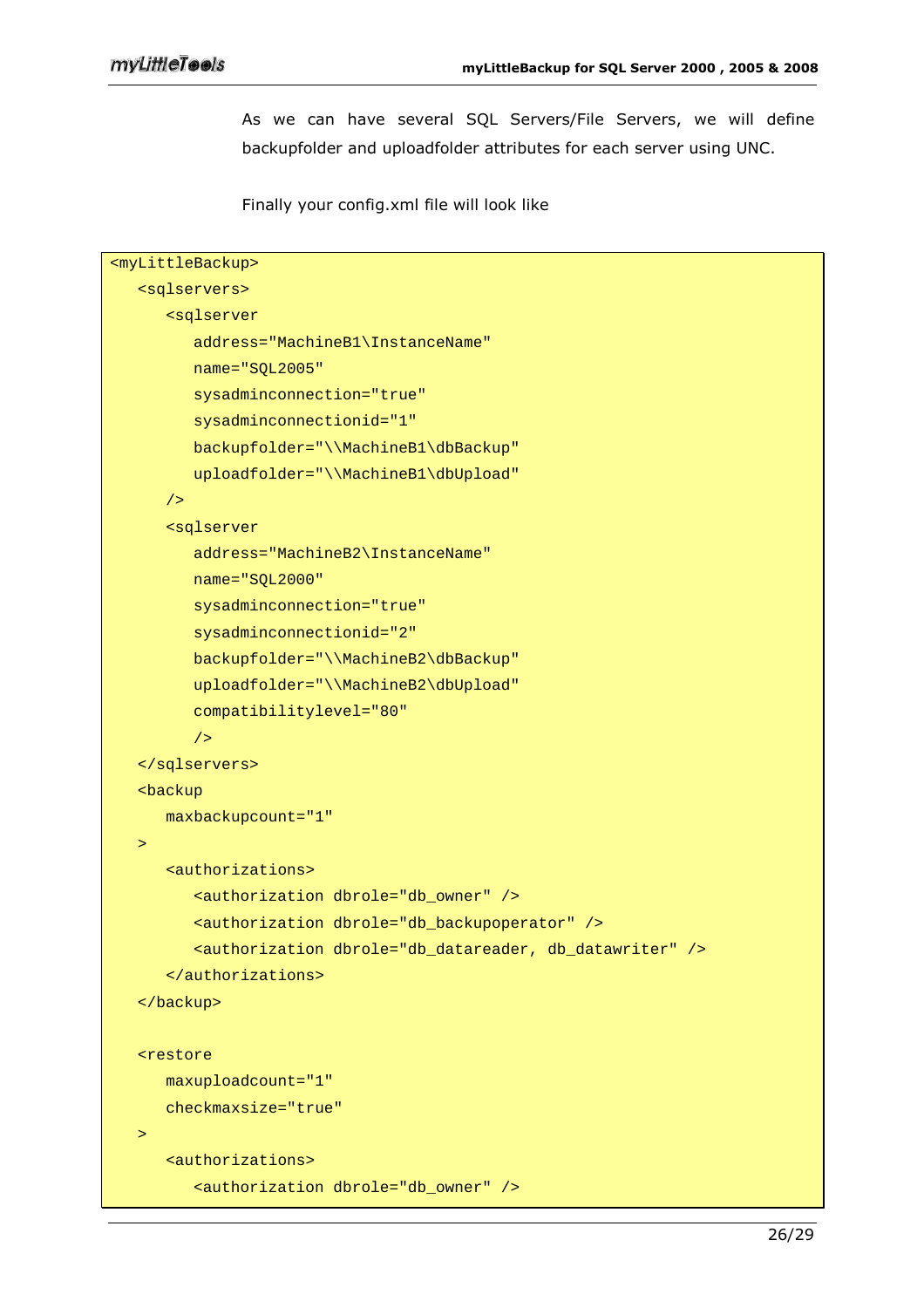| <authorization dbrole="db_datareader,db_datawriter,db_ddladmin"></authorization> |
|----------------------------------------------------------------------------------|
|                                                                                  |
| <usermapping< th=""></usermapping<>                                              |
| autofix="true"                                                                   |
| $mappingmode="2"$                                                                |
| /                                                                                |
| <dbproperties></dbproperties>                                                    |
| <compatibilitylevel default="90"></compatibilitylevel>                           |
| <isreadonly default="false"></isreadonly>                                        |
| <isautocloseon default="false"></isautocloseon>                                  |
| <isautoshrinkon default="false"></isautoshrinkon>                                |
|                                                                                  |
|                                                                                  |
| <check></check>                                                                  |
| <authorizations></authorizations>                                                |
| <authorization dbrole="db_owner"></authorization>                                |
| <authorization dbrole="db_datareader, db_datawriter"></authorization>            |
|                                                                                  |
|                                                                                  |
| $log$                                                                            |
| enable="true"                                                                    |
| folder="c:\dbLog\"                                                               |
| /                                                                                |
| $[$ $snip$ $]$                                                                   |
|                                                                                  |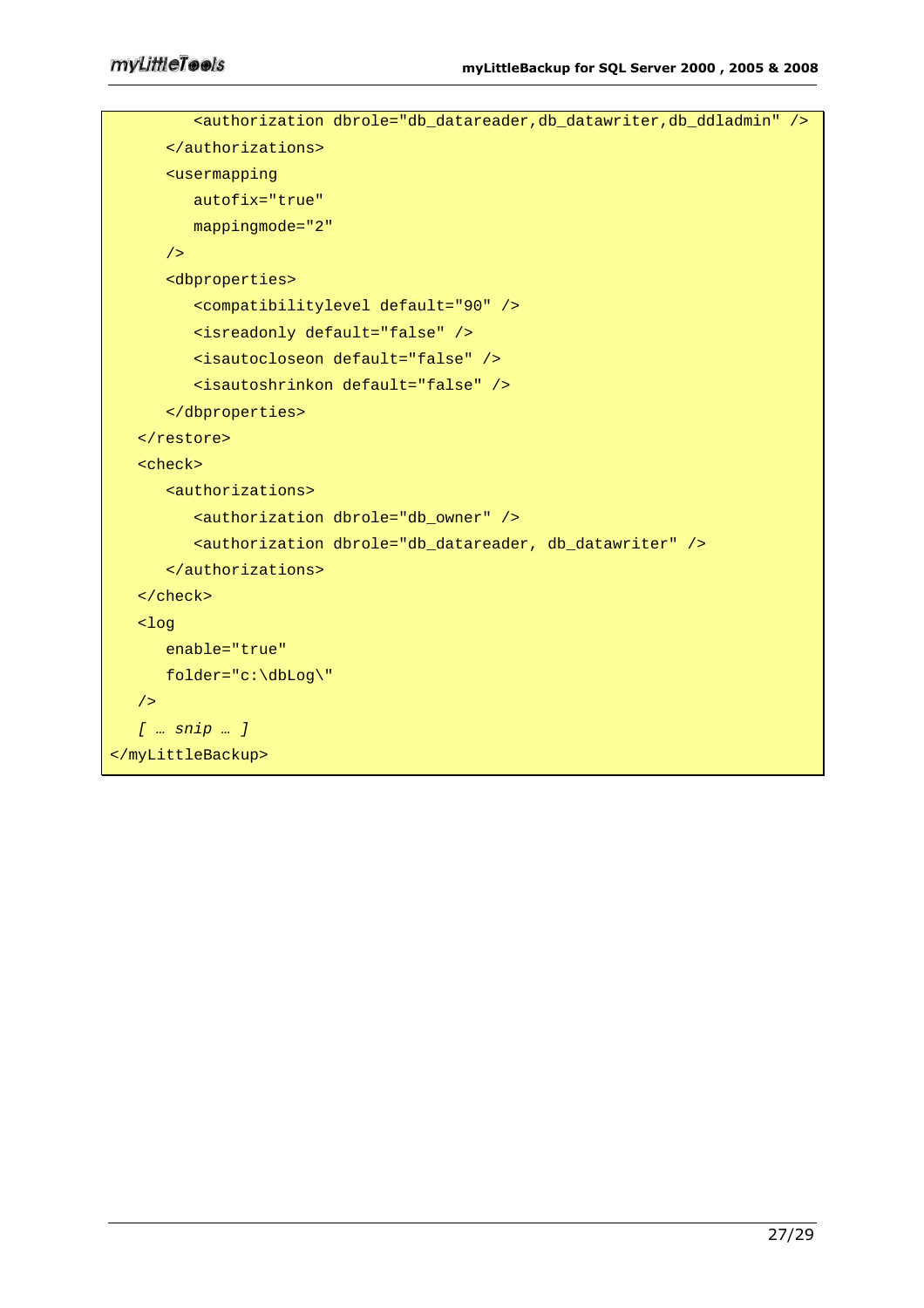#### ADDING A NEW INTERFACE LANGUAGE

myLittleBackup for SQL Server 2000 and 2005 can support multilanguage. Please follow the instructions below to localize myLittleBackup in your own language.

1. Edit the config.xml file located at the root folder of myLittleAdmin. Add a new language node to the <languages> node with your language culture and name. For instance:

```
<languages> 
  <language culture="en-US" name="English" /> 
  <language culture="fr-FR" name="French" /> 
    <language culture="ja-JP" name="Japanese" /> 
 ... 
</languages>
```
- 2. Create a new folder in the  $/b$ in folder of myLittleAdmin. Name it with the culture name of your language. For instance, if you want to add a Japanese translation, then you create a new **ia-JP** folder.
	- 3. Copy files strings.resources and compileRes.bat located in the /bin folder of myLittleAdmin in your newly created folder, and rename strings.resources file into strings.RessourceName.resources.

For instance: strings.ja-JP.resources

- 4. Edit this resource file with a resource editor application. You can download and use the free Resourcer for .NET by Lutz Roeder: http://www.aisto.com/roeder/DotNet/
- 5. Now you must translate all the entries from your resource file in your own language.
- 6. At last, you just need to compile the resource file in a DLL. To do that, you need the **Assembly Linker** application to be installed on your computer. You can find this application in the Framework SDK (you can download it here: http://msdn.microsoft.com/netframework/downloads/framework1\_1/ )
- 7. Edit the **compileRes.bat** file and change the line to (this sample is for ja-JP culture)

C:\WINNT\Microsoft.NET\Framework\v1.1.4322\al.exe /embed:strings.ja-JP.resources,strings.ja-JP.resources

/out:strings.resources.dll /c:ja-JP